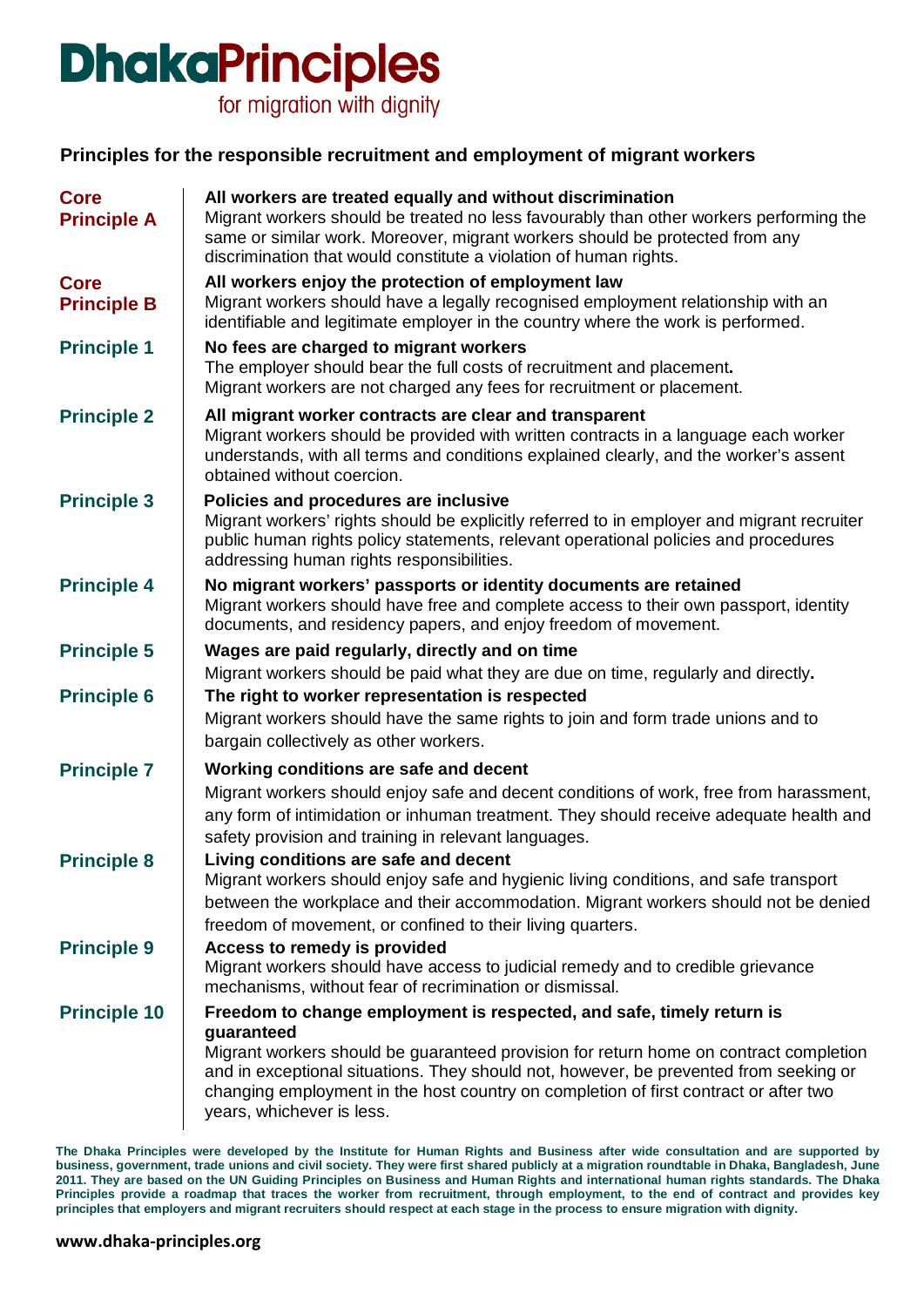for migration with dignity

**Dhaka Principles for Migration with Dignity – Overview**

### **CONTENTS**

| <b>Preamble</b>              |                                                                                     | $\overline{3}$ |
|------------------------------|-------------------------------------------------------------------------------------|----------------|
| <b>Glossary of terms</b>     |                                                                                     | 6              |
| <b>The Dhaka Principles:</b> |                                                                                     |                |
| <b>Core Principle A</b>      | All workers are treated equally and without discrimination                          | 8              |
| <b>Core Principle B</b>      | All workers enjoy the protection of employment law                                  | 10             |
| <b>Principle 1</b>           | No fees are charged to migrant workers                                              | 11             |
| <b>Principle 2</b>           | All migrant worker contracts are clear and transparent                              | 12             |
| <b>Principle 3</b>           | Policies and procedures are inclusive                                               | 13             |
| <b>Principle 4</b>           | No migrant workers' passports or identity documents are retained                    | 15             |
| <b>Principle 5</b>           | Wages are paid regularly, directly and on time                                      | 16             |
| <b>Principle 6</b>           | The right to worker representation is respected                                     | 17             |
| <b>Principle 7</b>           | Working conditions are safe and decent                                              | 18             |
| <b>Principle 8</b>           | Living conditions are safe and decent                                               | 20             |
| <b>Principle 9</b>           | Access to remedy is provided                                                        | 21             |
| <b>Principle 10</b>          | Freedom to change employment is respected, and safe, timely return<br>is guaranteed | 23             |
| <b>Appendix 1</b>            | Authoritative international standards & other codes                                 | 24             |
| <b>Appendix 2</b>            | <b>Checklist for migrant worker contracts</b>                                       | 26             |
| <b>Appendix 3</b>            | <b>Resources</b>                                                                    | 27             |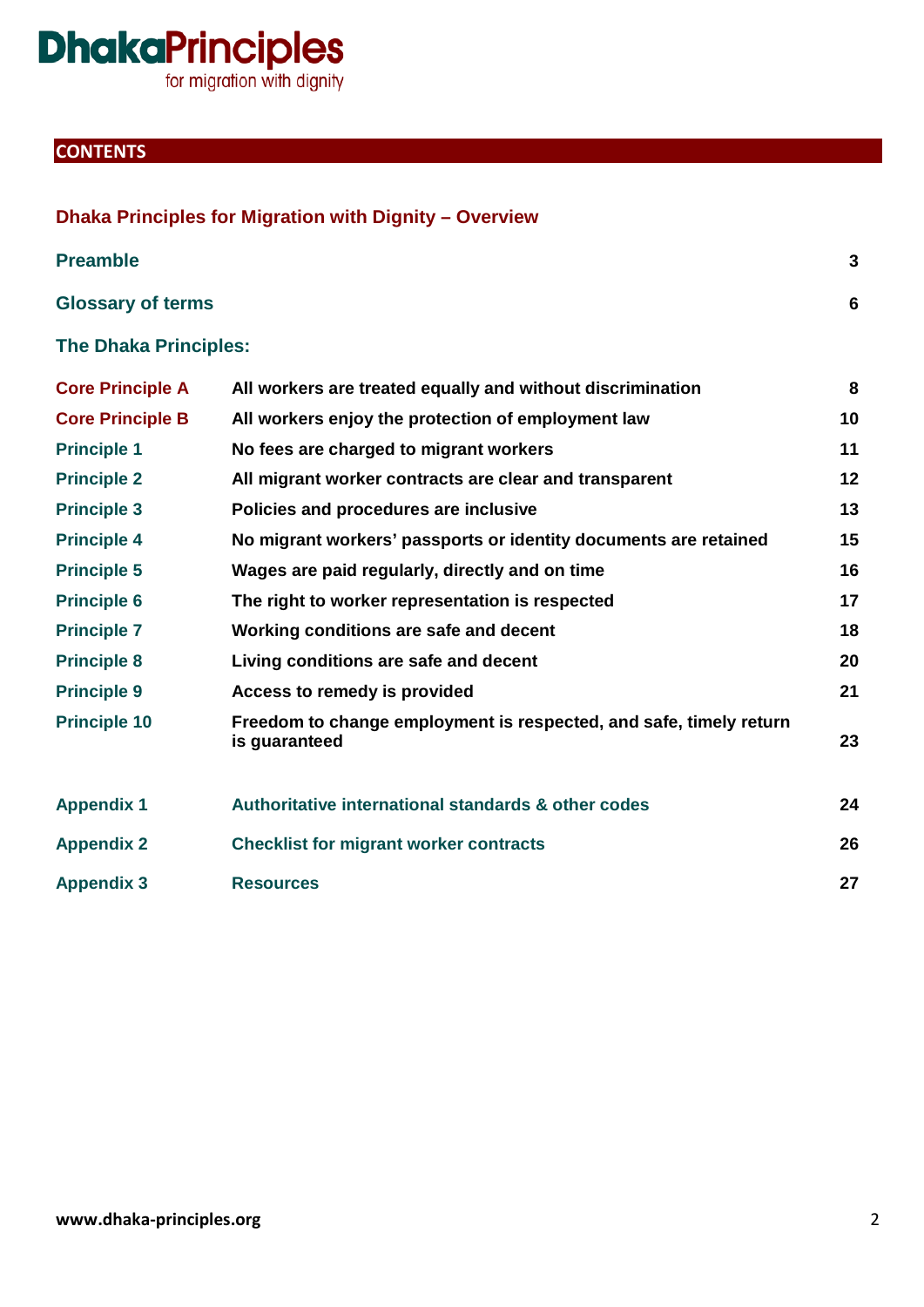for migration with dignity

### **PREAMBLE**

Labour migration is an increasingly important element of the global economy and a factor in development. Safe migration and the protection of migrant workers' rights is a concern for global industries, as well as for the home country and host country governments of migrant workers.

The absence of global, regional or even bilateral policy agreement on the global movement of labour between countries of origin, transit and employment creates **governance gaps** that leave migrant workers vulnerable to human rights abuse. The most serious abuses, such as debt bondage and human trafficking, often arise in the context of the indirect recruitment of migrant workers.

Many governments have yet to ratify or effectively apply the United Nations (UN) and International Labour Organization (ILO) Conventions<sup>[1](#page-2-0)</sup> designed to protect migrant workers' rights and end trafficking. Regulation of the recruitment of workers in one country for work in another is often inadequate, and such activities can take place outside of any legal framework that can protect the workers concerned.

In this challenging operating environment, any business enterprise that recruits migrant workers must respect the human rights of the workers they recruit and conduct **human rights due diligence** with respect to the user enterprises<sup>[2](#page-2-1)</sup> and the conditions under which the work is to be performed. Equally important, business enterprises that use migrant workers must also respect the rights of those workers. This includes carrying out due diligence with respect to relationships with migrant recruiters and their practices including the terms of workers' repatriation to the country of origin.

The *UN Guiding Principles on Business and Human Rights (UN Guiding Principles)*, unanimously endorsed by the UN Human Rights Council in 2011, provide an authoritative global standard for preventing and addressing the risk of adverse impacts on human rights linked to business activity. The *UN Guiding Principles* are designed to operationalise the *UN Protect, Respect and Remedy Framework* on business and human rights consisting of three pillars: *First* - the **State duty to protect** against human rights abuses by non-state actors, including business enterprises, through policies, regulation and adjudication;

*Second* - the **corporate responsibility to respect** human rights, which means that they should avoid infringing on the human rights of others and should address adverse human rights impacts with which they are involved and; *Third* - **access to remedy** (both judicial and non-judicial) by victims where other efforts have failed to prevent abuse.

The *Dhaka Principles for Migration with Dignity (Dhaka Principles)* are firmly rooted in international human rights standards, including relevant UN and ILO conventions. They aim to apply the *UN Protect, Respect and Remedy Framework* to concerns relating to migrant workers. Although the Dhaka Principles are intended for business enterprises, these principles also apply for migrant workers performing domestic work even though an employer of a domestic worker is not usually considered a business enterprise.

Focussing on the corporate responsibility to respect pillar of *the UN Protect, Respect, Remedy Framework,* the *Dhaka Principles* offer guidance for corporate **human rights due diligence** relating to the human rights of migrant workers. They also promote good practice by state and non-state actors to ensure migration with dignity.

<span id="page-2-1"></span><span id="page-2-0"></span><sup>-</sup>1 See Appendix 1: International Standards and Codes – page 24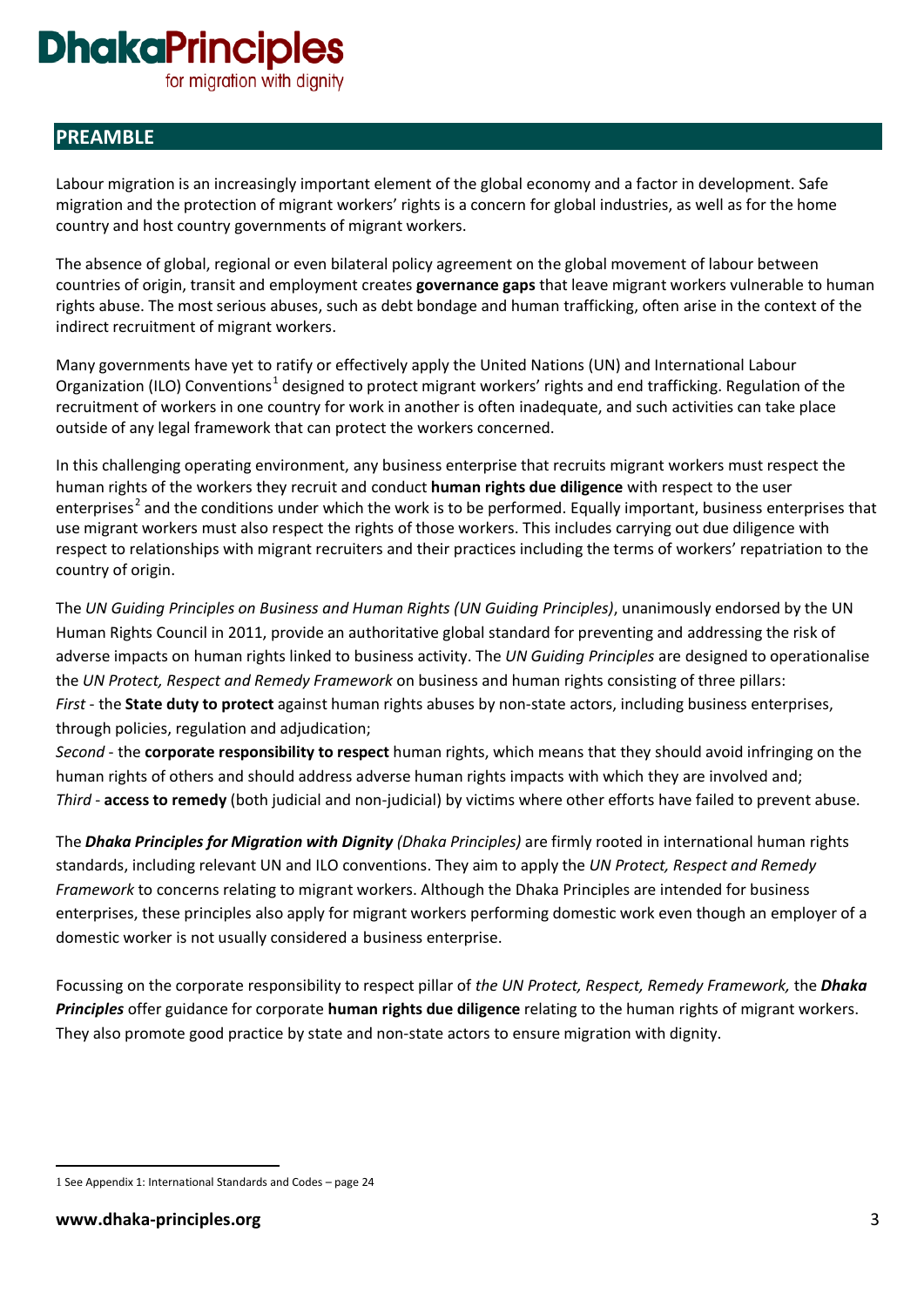for migration with dignity

### **PILLAR I - STATE DUTY TO PROTECT HUMAN RIGHTS**

States have an obligation to respect, protect, and fulfil human rights and fundamental freedoms. This includes the rights of migrant workers living and working in their territory. Protecting the human rights of migrant workers requires that States should ratify and must apply, the state obligations in the following authoritative international instruments and should follow interpretive guidance addressing the human rights of migrant workers:

- *UN Convention on the Protection of the Rights all Migrant Workers and Members of Their Families*
- *ILO Convention 97 on Migration for Employment*
- *ILO Convention 143 on Migrant Workers*
- *ILO Convention 181 on Private Employment Agencies and respect companion ILO Recommendation 188*
- *CEDAW General Recommendation No. 26 on Women Migrant Workers*

The *UN Guiding Principles* affirm the **State duty to protect** against human rights abuses within their territory and/or jurisdiction involving third parties, including business enterprises. Governments thus need to put in place effective policies, legislation, regulation and judicial and non-judicial mechanisms, and take appropriate action to prevent, investigate, punish, and provide redress for human rights abuses, including abuses of migrant worker rights, not only by multinational companies and their suppliers, but also national companies including migrant recruiters.

Governments should not assume that absence of effective regulation concerning the rights of migrant workers in any way enables businesses to operate more efficiently. On the contrary, a lack of government regulation and oversight often creates commercial uncertainties and adds to the costs of doing business, particularly where governments turn a blind eye to bribery and corruption around labour migration. Injuries to workers in poorly managed and inadequately regulated workplaces also add to costs and can have legal consequences for employers. Moreover, unregulated migrant worker recruitment and labour practices often have the effect of, among other things, reducing the true value of migrant remittances, upon which many families, and by extension sending countries rely.

The international dimension of migrant work requires governments in both sending and receiving countries to fulfil their duty to protect the human rights of migrant workers. Because the recruitment and placement of migrant workers involves businesses operating internationally, governments must cooperate internationally. The failure of governments to fulfil their duty, and the existence of significant governance gaps internationally, has led to widespread abuse of the human rights of migrant workers.

The government role in protecting human rights is essential. Where States do not extend legal protection and provide access to justice for migrant workers, their human rights will be effectively denied. This is certainly the case for migrant domestic workers in countries where their work is excluded from the protection of employment and labour law.

### **PILLAR II - CORPORATE RESPONSIBILITY TO RESPECT HUMAN RIGHTS**

The State duty to protect human rights lies at the very core of international human rights. At the same time, as the *UN Guiding Principles* spell out, the corporate responsibility to respect human rights is a global standard of expected conduct for all business enterprises wherever they operate. The State duty to protect and the business responsibility to respect are different and independent of each other. Companies cannot use the failure of the State to protect as an excuse to avoid their responsibility to respect human rights. Indeed, wherever States fail to meet their duties to protect migrant workers or provide channels for remediation, there is an added onus on companies - irrespective of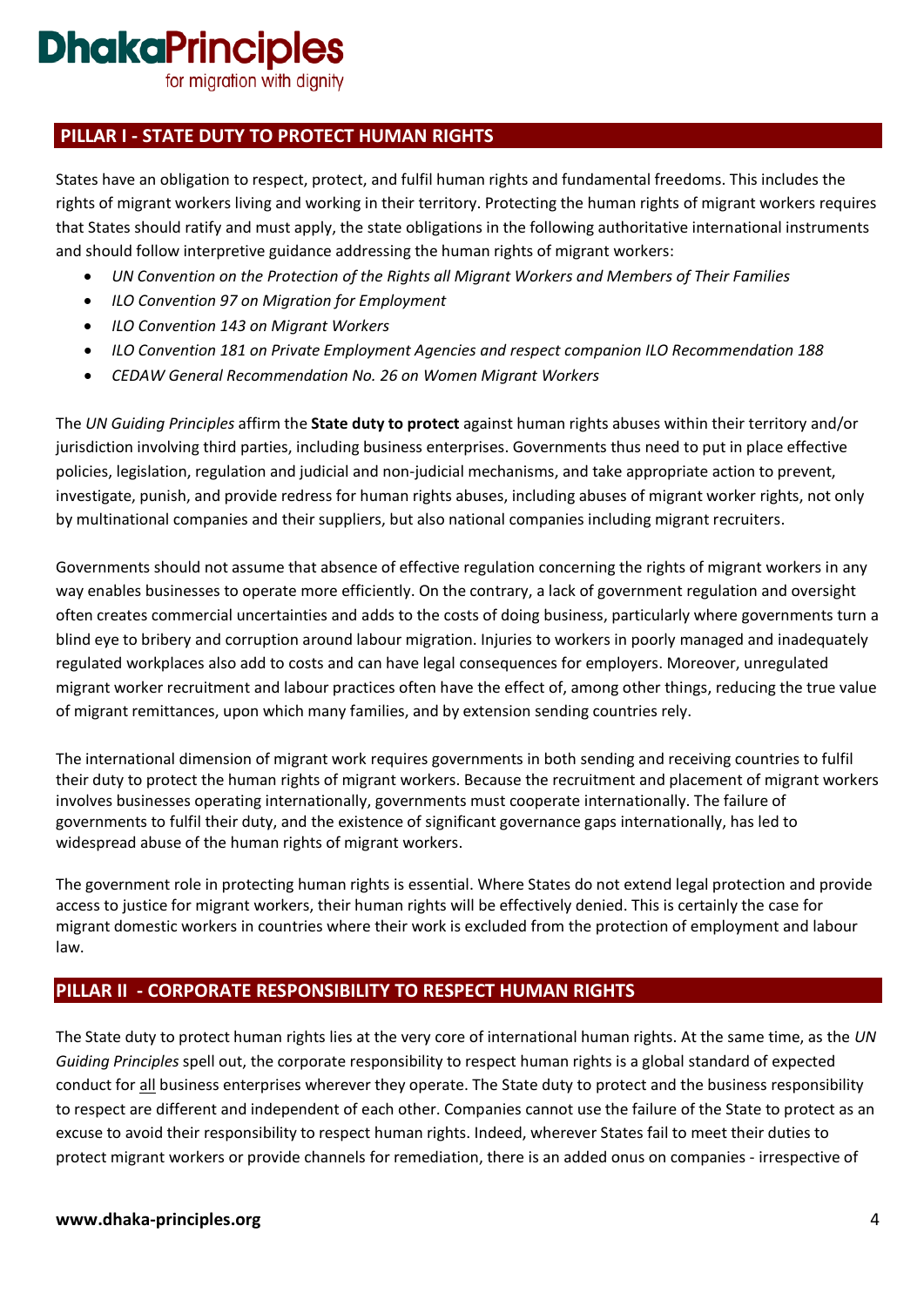

size, sector, structure, or location - to live up to the **corporate responsibility to respect** human rights as set out in the *UN Guiding Principles*.

The *UN Guiding Principles* apply to all types of business enterprises. In the context of migrant labour this means no company, supplier, or migrant recruiter is exempt. The corporate responsibility to respect human rights requires that all business enterprises avoid causing or contributing to adverse impacts on human rights through their own actions. This responsibility also includes extends to impacts directly linked to its business relationships. Migrant recruiters must undertake due diligence to avoid or mitigate any adverse impacts on the human rights of migrant workers by the business enterprises that will use the workers they supply. Equally, business enterprises contracting migrant workers supplied by migrant recruiters must undertake due diligence to avoid or mitigate any adverse impacts on the human rights of these workers by the migrant recruiters they use.

In order to meet the corporate responsibility to respect human rights as set out in the *UN Guiding Principles*, companies should have in place policies and procedures, including: a) a policy commitment to respect human rights, b) a human rights due diligence process to identify, prevent and mitigate and account for their impacts on human rights, and c) a process for the remediation of any adverse impacts on human rights.

The *Dhaka Principles* provide a roadmap for companies who are seeking to meet their corporate responsibility to respect with regard to migrant worker rights, in navigating the complexities and lack of consistency across national borders, along complex supply chains and in lax legal environments.

#### **PILLAR III - ACCESS TO REMEDY**

For migrant workers that fall victim to human rights abuse, greater access to effective remedy, both judicial and nonjudicial, is critical. The *UN Guiding Principles* assign roles to both States and companies in providing such access.

Migrant workers face innumerable obstacles obtaining remedies for human rights violations: starting with reporting grievances through to making claims against employers, to gaining access to courts or other forums that are able to award remedies. Migrants frequently face language and cultural barriers, fear of deportation and concerns over taking on additional debt to pursue their claim. All too often, gaps or inconsistencies in national legal frameworks make it more difficult for migrant workers to access effective remedies for human rights violations. In some jurisdictions, employers are at liberty to cancel the work permit of any migrant worker that lodges a complaint through the police or legal channels. Women migrant workers in certain countries face restrictions in pursuing claims of harassment, or may be denied access to legal aid simply on the basis of their gender.

States must ensure that migrant workers have access to legal remedy via courts or other judicial means, and provide regulatory clarity over the legal employment status of migrant workers. Governments of home countries also have a duty to provide consular support to enable migrant workers to report and seek redress in countries of employment.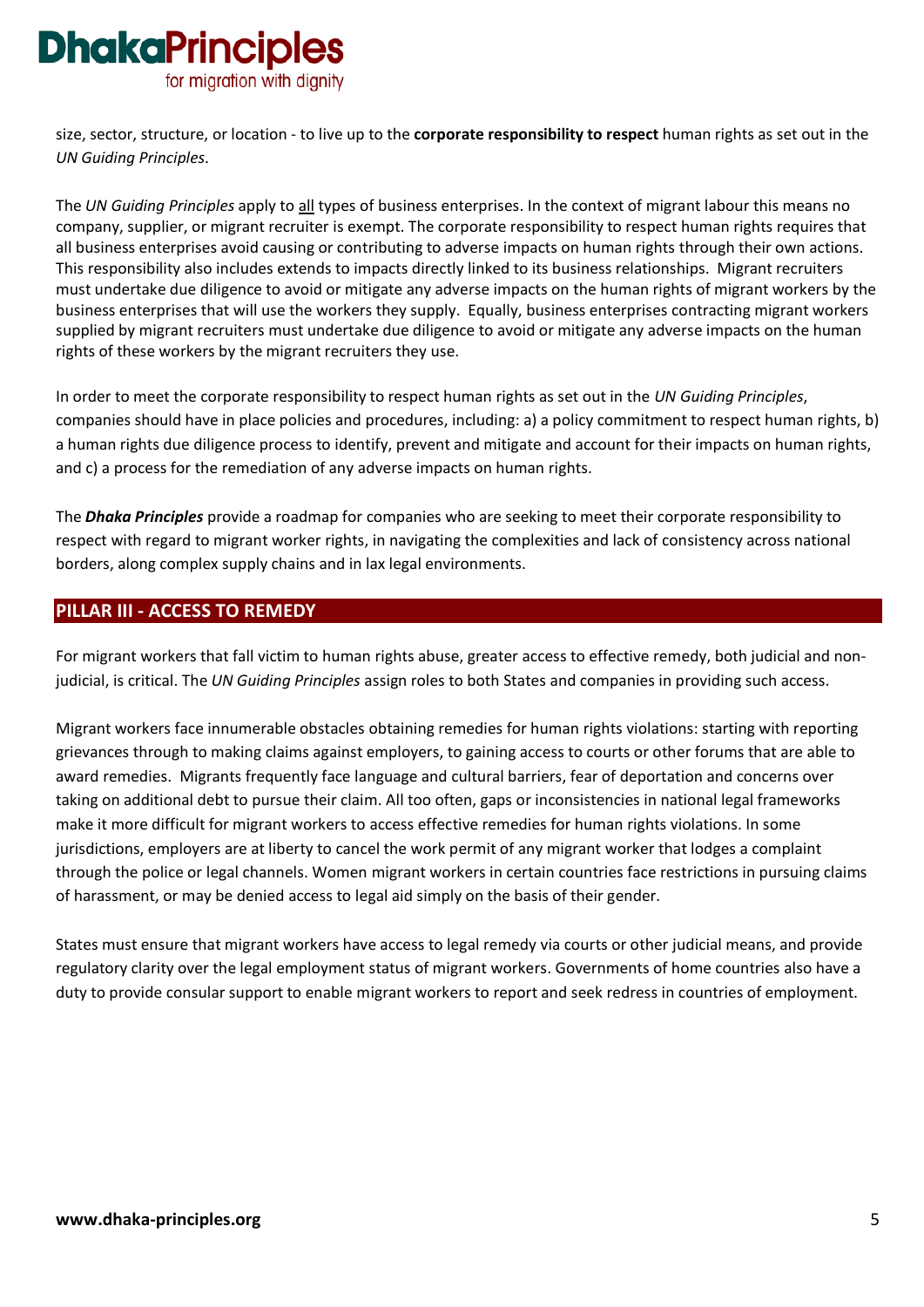for migration with dignity

#### **GLOSSARY OF TERMS**

| <b>Bonded labour or debt</b> | Bonded labour or debt bondage is a form of modern day slavery. It arises where a           |
|------------------------------|--------------------------------------------------------------------------------------------|
| bondage                      | person pledges his or herself against a loan in return for labour, and that debt carries   |
|                              | an insupportably high rate of interest which may be illegal, and the services required to  |
|                              | repay the debt and their duration may be undefined, and normal credit safeguards do        |
|                              | not exist. Workers may inherit intergenerational debt under some systems of bonded         |
|                              | labour.                                                                                    |
| <b>Forced or compulsory</b>  | Work or service exacted from any person under the menace of a penalty and where            |
| labour                       | the work is undertaken involuntarily. <sup>3</sup>                                         |
| <b>Employer</b>              | In the context of these principles, an employer is a person or business enterprise that is |
|                              | recognised in law as the employer of the workers concerned and that has the ability to     |
|                              | meet all of the obligations assigned to an employer under national law or practice.        |
| <b>User enterprise</b>       | The term 'user enterprise' is used to distinguish a business enterprise on whose behalf    |
|                              | the work is performed from the business enterprise that supplies it labour. The user       |
|                              | enterprise usually supervises this work and this work is normally performed on its         |
|                              | premises.                                                                                  |
| <b>Human trafficking</b>     | Human trafficking involves an act of recruiting, transporting, transferring, harbouring    |
|                              | or receiving a person through a use of force, coercion or other means, for the purpose     |
|                              | of exploiting them. Human trafficking is an international crime and can lead to forced     |
|                              | labour. According to the Palermo Protocols:                                                |
|                              |                                                                                            |
|                              | "Trafficking in persons" shall mean the recruitment, transportation, transfer,             |
|                              | harbouring or receipt of persons, by means of the threat or use of force or other forms    |
|                              | of coercion, of abduction, of fraud, of deception, of the abuse of power or of a position  |
|                              | of vulnerability or of the giving or receiving of payments or benefits to achieve the      |
|                              | consent of a person having control over another person, for the purpose of                 |
|                              | exploitation.' <sup>4</sup>                                                                |
| <b>Migrant recruiters</b>    | Migrant recruiters, also known as labour brokers or recruitment agencies, are              |
|                              | intermediaries that supply migrant workers for the use of other business enterprises,      |
|                              | usually on the basis of agreements with these user enterprises as well as agreements       |
|                              | with the migrant workers concerned. They perform various functions, which can              |
|                              | include matching migrant workers to jobs in other parts of the country or abroad,          |
|                              | arranging for visas, making travel arrangements, and providing pre-departure               |
|                              | orientation or training. The term 'labour brokers' is sometimes used to apply to           |
|                              | organisations that, in addition to recruiting migrant workers also manage them at the      |
|                              | job site. Migrant recruiters should be legally recognised and duly authorised to conduct   |
|                              | all of the functions they perform. However, there are migrant recruiters that are not      |
|                              | legally recognised business enterprises and that do not necessarily carry out activities   |
|                              | in accordance with applicable law.                                                         |

<span id="page-5-0"></span><sup>&</sup>lt;sup>3</sup> See relevant ILO conventions: Forced Labour Convention, 193[0 http://www.ilo.org/dyn/normlex/en/f?p=1000:12100:0::NO::P12100\\_INSTRUMENT\\_ID:312174](http://www.ilo.org/dyn/normlex/en/f?p=1000:12100:0::NO::P12100_INSTRUMENT_ID:312174) and Abolition of Forced Labour Convention, 1957 [http://www.ilo.org/dyn/normlex/en/f?p=NORMLEXPUB:12100:0::NO:12100:P12100\\_INSTRUMENT\\_ID:312250:NO](http://www.ilo.org/dyn/normlex/en/f?p=NORMLEXPUB:12100:0::NO:12100:P12100_INSTRUMENT_ID:312250:NO)

[http://www.uncjin.org/Documents/Conventions/dcatoc/final\\_documents\\_2/convention\\_%20traff\\_eng.pdf](http://www.uncjin.org/Documents/Conventions/dcatoc/final_documents_2/convention_%20traff_eng.pdf)

<span id="page-5-1"></span><sup>&</sup>lt;sup>4</sup> For full text, see the Palermo Protocols (Protocol To Prevent, Suppress And Punish Trafficking In Persons, Especially Women And Children, Supplementing The United Nations Convention Against Transnational Organized Crime);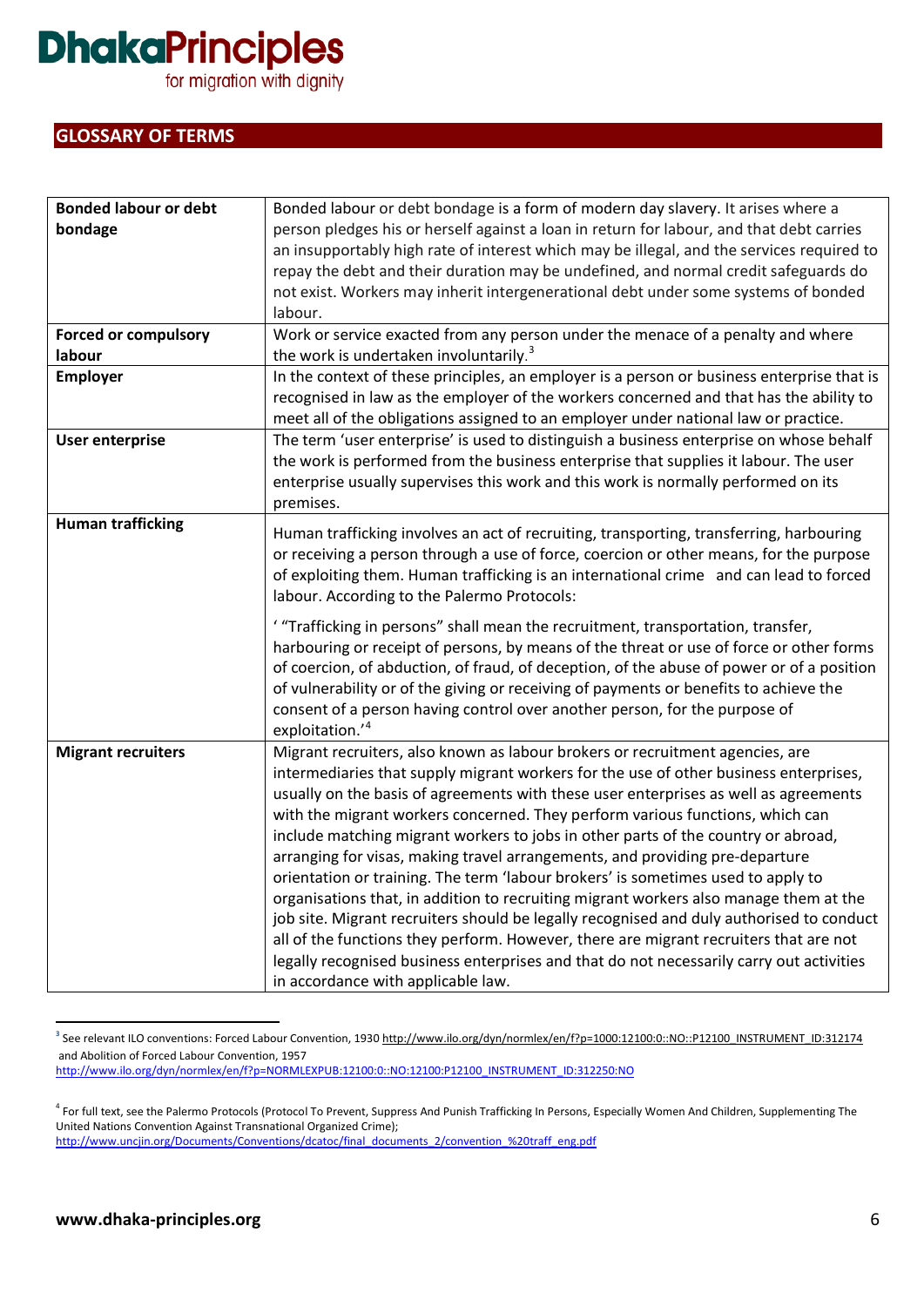# **DhakaPrinciples**<br>for migration with dignity

| Migrant worker / migrant      | A person who is engaged or has been engaged in a remunerated activity in a state of<br>which he/she is not a national.                                                                                                                                                                                                                                                                                                                                                                                      |
|-------------------------------|-------------------------------------------------------------------------------------------------------------------------------------------------------------------------------------------------------------------------------------------------------------------------------------------------------------------------------------------------------------------------------------------------------------------------------------------------------------------------------------------------------------|
| 'Runaway' insurance           | Employers sometimes use so-called 'runaway' insurance or 'security deposits' to<br>restrict migrant workers' ability to terminate their employment and find a new job.<br>These 'costs' are commonly paid up-front at the time of recruitment, and are retained<br>until the contract has been fulfilled. If the migrant worker terminates their<br>employment before the end of their contract they risk forfeiting their money.                                                                           |
| <b>Trade union</b>            | An independent, democratic and representative organization of workers established<br>for protecting or improving, through collective action, the economic and social status<br>of its members.                                                                                                                                                                                                                                                                                                              |
| <b>Worker representatives</b> | Workers representatives can be trade union representatives designated or elected by<br>trade unions or the members of trade unions. Worker representatives can also be<br>elected representatives who are freely elected by the workers employed by a business<br>in accordance with provisions of national laws or regulations or of collective<br>agreements and whose functions do not include activities which are recognised as the<br>exclusive prerogative of trade unions in the country concerned. |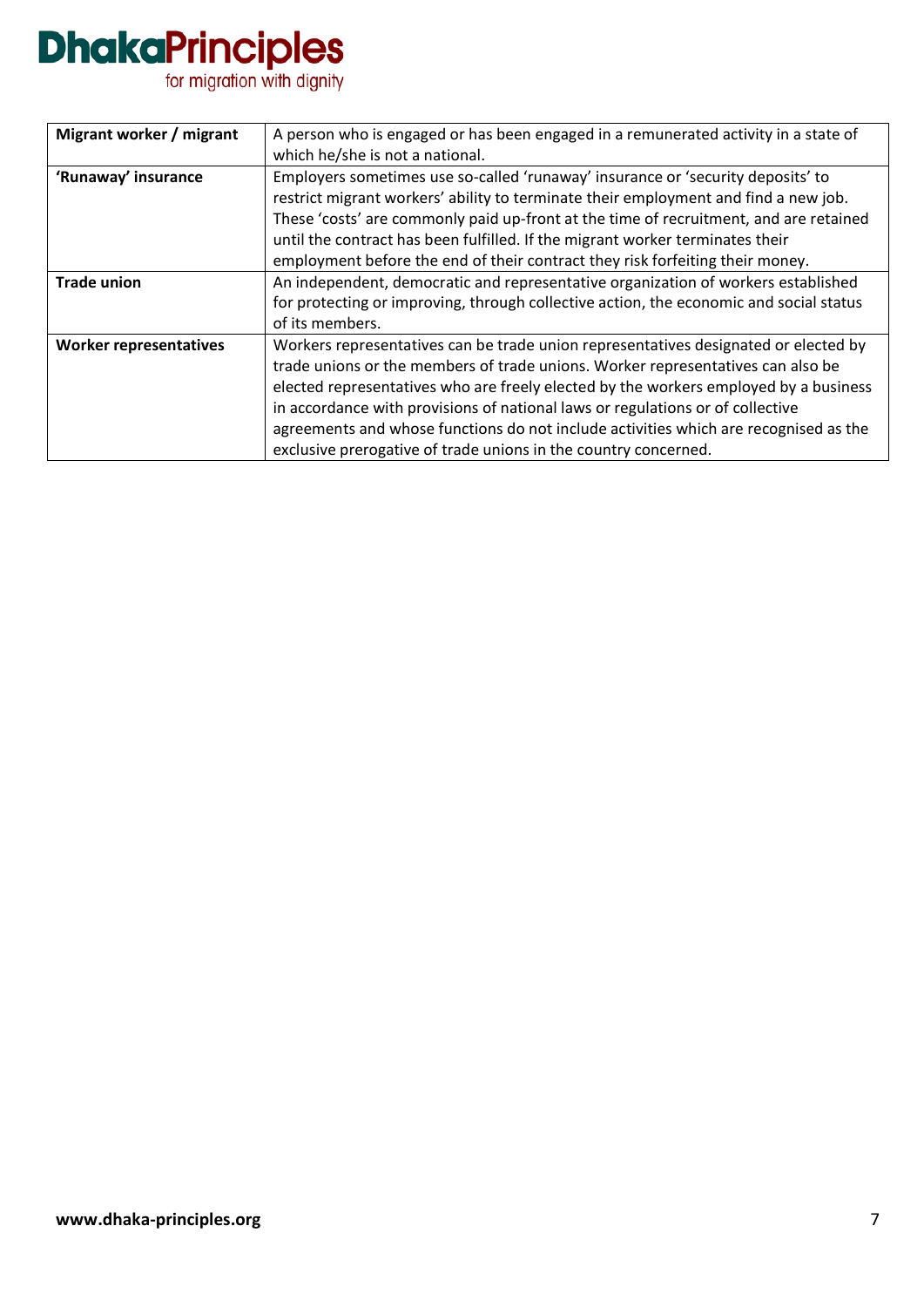for migration with dignity

| <b>Core</b>        | ALL WORKERS ARE TREATED EQUALLY AND WITHOUT DISCRIMINATION                                                                                                                                                                                     |
|--------------------|------------------------------------------------------------------------------------------------------------------------------------------------------------------------------------------------------------------------------------------------|
| <b>Principle A</b> | Migrant workers should be treated no less favourably than other workers<br>performing the same or similar work. Moreover, migrant workers should be<br>protected from any discrimination that would constitute a violation of human<br>rights. |

Migrant workers often experience unequal treatment in many aspects of their employment. They are frequently paid less than other workers and perform work under less favourable conditions. These conditions can include lower rates of compensation including overtime rates, less favourable working times, little or no access to training or promotion, less protection from workplace hazards, unfavourable allocation of tasks, discipline, less access to health care and social protection, or the provisions of collective agreements that apply to other workers performing the same or similar work. Such practices can render migrant workers a second or lower tier of the workforce.

Migrant workers are frequently discriminated against in other ways, ranging from disregard for religious beliefs, cultural practices and dietary requirements, to wider discrimination on the basis of their race, colour, caste, sex, sexual orientation, maternity, religion, health, political opinion, national extraction, or social origin. In countries where forms of discrimination are legally sanctioned, employers or migrant recruiters sometimes violate the human rights of migrant workers and justify it on the basis of the national law or the legal status of the worker.

Some categories of migrant workers are acutely vulnerable to unequal treatment. Migrant workers who become undocumented through no fault of their own, such as married women who lose their legal status upon a husband's death, are at particular risk. Employers have been known to take advantage of this undocumented status and to discriminate against workers under threat of deportation. Migrant workers that become pregnant are also often dismissed without payment of outstanding wages or the means to travel home. These workers often lack access to any form of legal protection or remedy and are particularly vulnerable to further exploitation.

#### **IMPLEMENTATION STEPS**

- Migrant workers should not be treated less favourably than other workers. The allocation of tasks (e.g. dirty, dangerous, and demeaning work), access to training and opportunities, working hours, pay, overtime, benefits, healthcare, union rights, collective bargaining agreements, disciplinary procedures and termination policies, should be fair, transparent and based on the equal treatment principle.
- Employers should not discriminate against migrant workers on the basis of ethnicity, gender, national or social origin, caste, age, politics, religion, sexual orientation, union membership, disability, health (e.g. HIV), pregnancy, or other status, in line with local and national labour law, or international human rights standards where these provide more protection for the worker.
- Medical or pregnancy testing should not be used as a means of screening applicants, and only conducted where required by the law. The results should only be used for legally required purposes, or to make suitable provisions, e.g. in accommodation or healthcare provision.
- Migrant workers should not face dismissal, or be involuntarily repatriated for any medical reason (such as HIV positive status) that does not impede their ability to perform their job, unless required by the law, in which case the employers should pay any outstanding wages and cover repatriation costs.
- Sexual harassment or discrimination against women migrant workers should never be acceptable and complaints should be addressed promptly and with utmost concern when encountered. Where women become pregnant, they should not face punitive measures, including coercive abortion, nor should they be denied reproductive healthcare. No pregnant women should face dismissal or involuntary repatriation unless required by the law, in which case the employers should provide maternity benefits and respect the right to return to work after childbirth.
- Line managers and supervisors should be adequately trained in working with migrant workers in a non-

#### **www.dhaka-principles.org** 8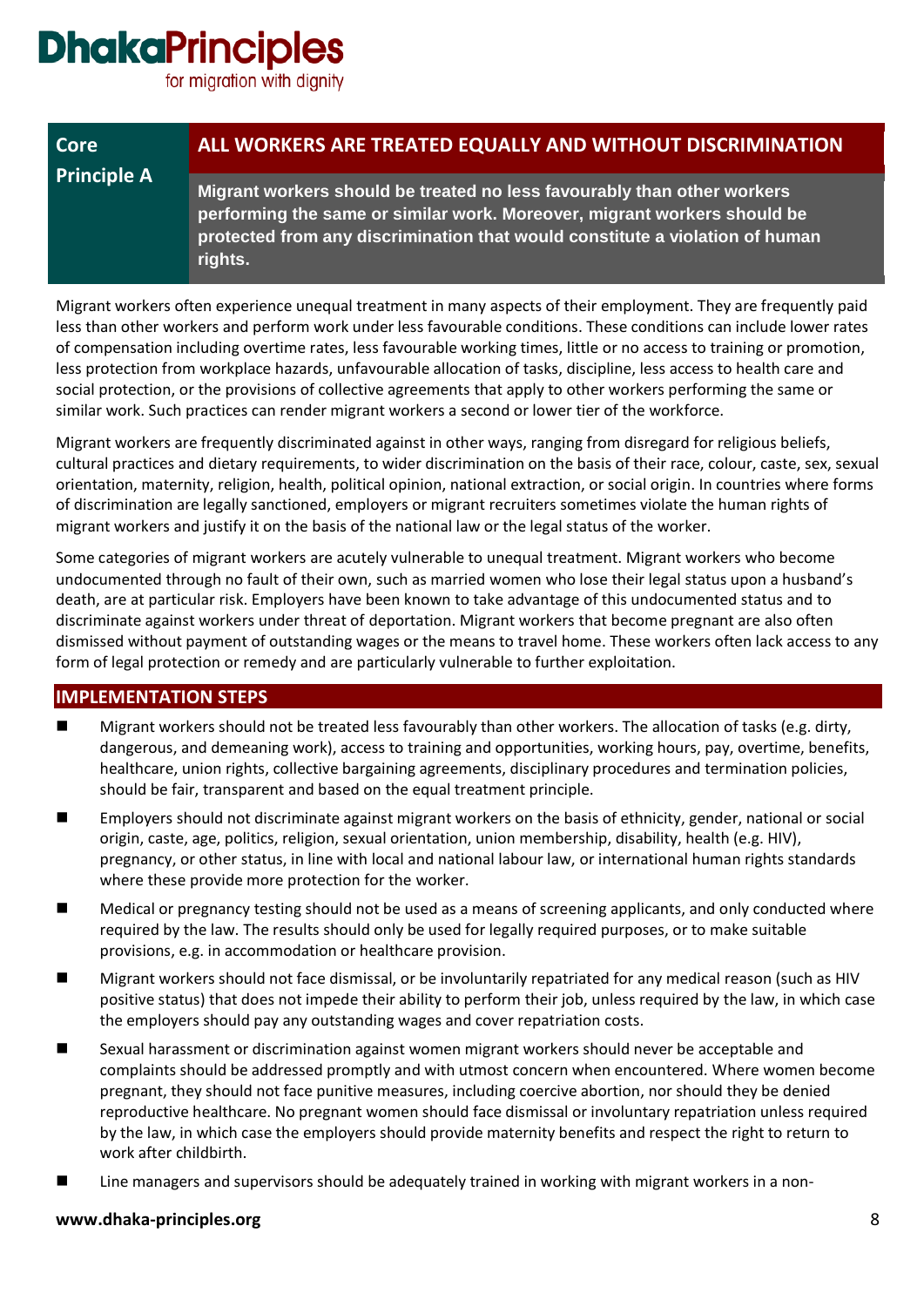

discriminatory manner, including sensitising staff on the rights of women migrant workers.

- Migrant workers already in the country of employment should have the same opportunities for employment as migrant workers recruited across borders by migrant recruiters.
- Where employers identify migrant workers that have become irregular or undocumented migrants through no fault of their own, these workers should not be discriminated against or threatened with deportation. The employer should explore ways to bring such workers back into regular status, or assist with their repatriation where that is not possible.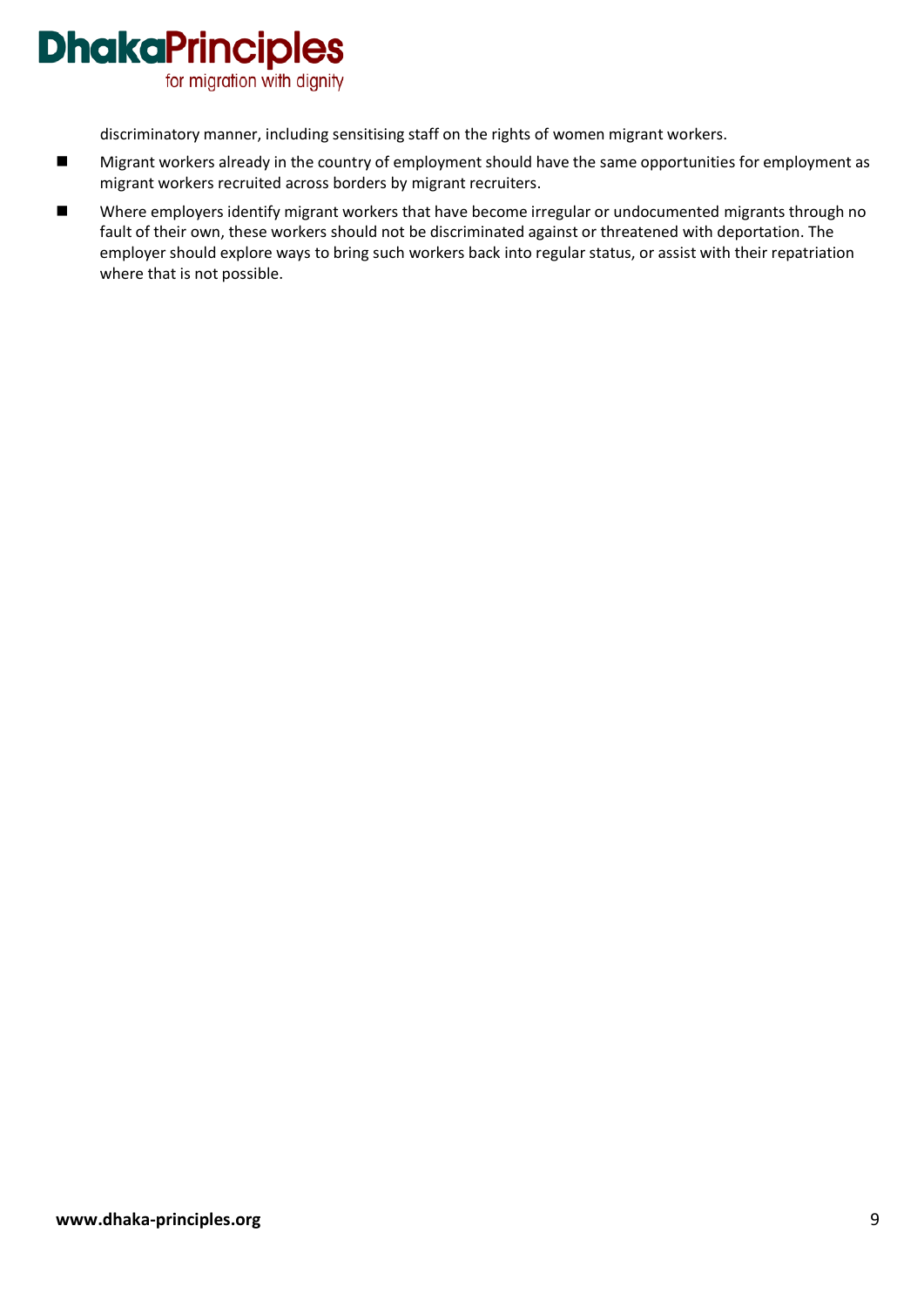for migration with dignity

| Core               | ALL MIGRANT WORKERS ENJOY THE PROTECTION OF EMPLOYMENT LAW                                                                                                              |
|--------------------|-------------------------------------------------------------------------------------------------------------------------------------------------------------------------|
| <b>Principle B</b> | Migrant workers should have a legally recognised employment relationship with<br>an identifiable and legitimate employer in the country where the work is<br>performed. |

Migrant workers are vulnerable to abuse without the protection of law, and are at particular risk where the placement and recruitment of workers is outsourced to third parties that are not legally recognised as employers in the country where the work is performed. The principle means by which workers are protected is through labour or employment law, which is distinct from the law that applies to commercial relationships. The application of labour or employment law is based on the recognition of an employment relationship, which creates a legal link between the employee and the employer. Employment law is usually designed to protect the rights and outline the responsibilities of workers and employers and creates a framework to ensure that workers have protection from exploitation, while recognising the mutual obligations of both parties to uphold the terms of any contract between them. Irrespective of how the law is defined in a particular country, the employment relationship is a universal concept. It is among the most important means by which society ensures that workers' rights are protected and employment relationships are fair and just.

Much of the exploitation and abuse of migrant workers is possible because the work is performed outside of the legal framework intended to protect workers. In order for workers to have the protection of law and access to justice their work must be performed within a legal framework in the country in which the work is undertaken. Because both parties in an employment relationship must be recognised, the employer must be identifiable and legally recognised as such within the country where the work is performed. The employer must be a business enterprise capable of assuming the legal obligations of the employer established in national law. With respect to domestic work the employer need not be a business enterprise but needs to be capable of assuming the legal obligations of an employer.

#### **IMPLEMENTATION STEPS**

- An agreement between a worker and a migrant recruiter for job placement in another country must not be treated as a substitute or an alternative to a written contract of employment between the migrant worker and the user enterprise in the country in which the work is performed.
- **Employers should provide migrant workers with a written contract of employment according to the national law** and practice of the country in which the work is performed. Where necessary an authorised translation of the contract should be provided in a language each worker understands.<sup>[5](#page-9-0)</sup>
- Employers should be familiar with the legal requirements and necessary documentation for migrant workers in countries of origin and destination, and ensure that proper legal procedures are followed and any necessary paperwork is obtained.

**www.dhaka-principles.org** 10

<span id="page-9-0"></span> $<sup>5</sup>$  See Principle 2 for additional guidance on migrant worker contracts.</sup>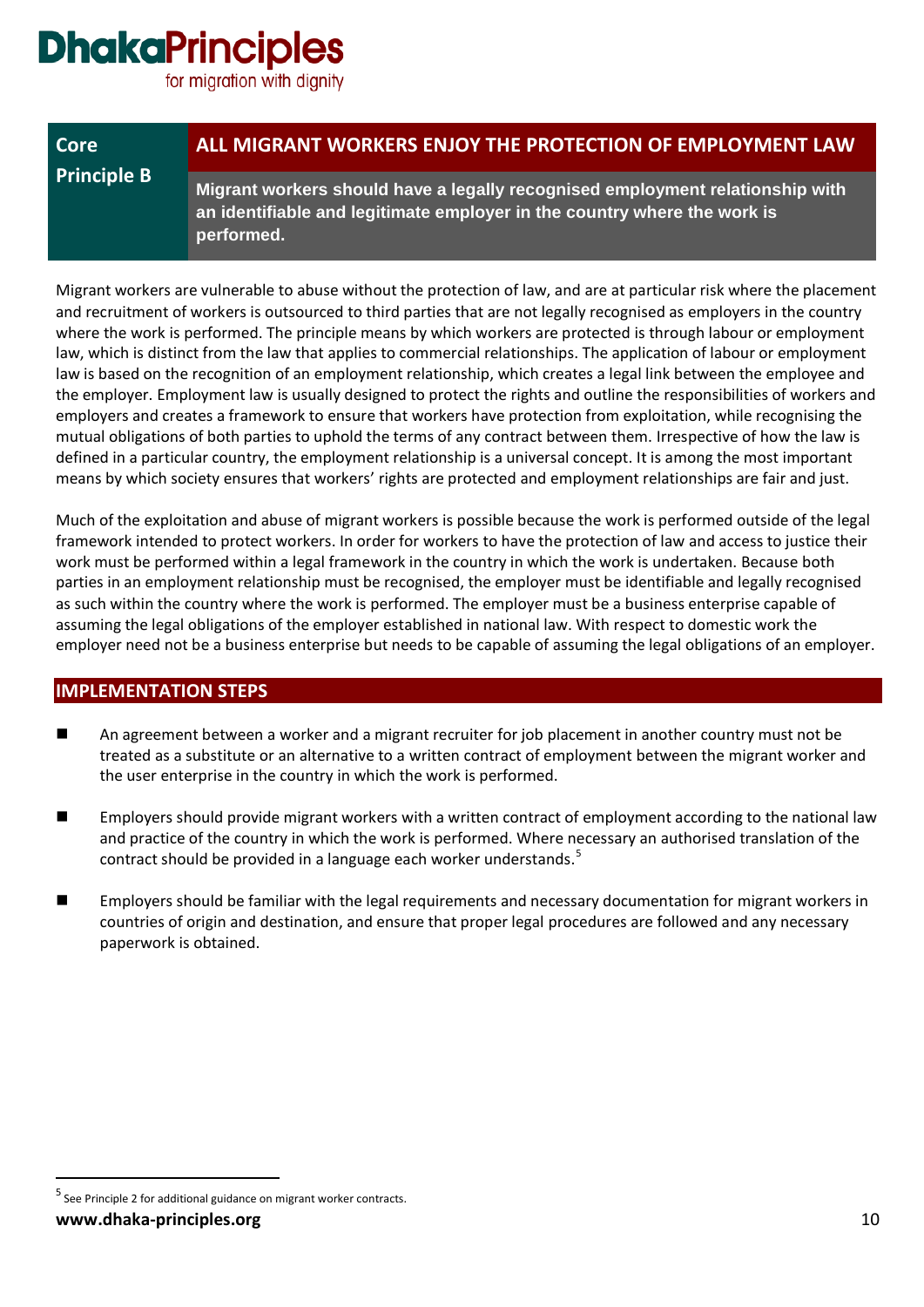for migration with dignity

### **Principle 1 NO FEES ARE CHARGED TO MIGRANT WORKERS**

**The employer should bear the full costs of recruitment and placement. Migrant workers are not charged any fees for recruitment or placement.** 

Migrant recruiters frequently charge fees to workers for recruitment and placement. Placement fees may include travel, visa and administrative costs, and other assorted unspecified 'fees' and 'service charges'. Sometimes the fees are treated as loans with high rates of compound interest. These practices lead many migrant workers into heavy debt to secure a job and can increase vulnerability to exploitation, including debt bondage, forced labour and human trafficking.

After arrival in the country the worker may experience non-transparent salary deductions and overcharging for essential goods and services. In some cases, this makes the migrant worker vulnerable and places them in debt. Women, who in practice earn less and own fewer assets, and in practice are granted lower status than men, are especially vulnerable to such charging.

Heavy indebtedness can seriously erode the value of remittances, with negative consequences for families back home and to the economy in the country of origin. It also means that migrant workers may be more likely to leave their jobs to find illegal but better paid work in the shadow economy of the country of employment.

- **All business enterprises should have an explicit policy, which prohibits the charging to migrant workers of** recruitment fees and placement fees, irrespective of where or how they are recruited.
- No business enterprises should require workers to pay a deposit or bond to secure work, nor should they charge or accept reimbursement from any worker to cover recruitment fees and costs.
- **Business enterprises that use migrant recruiters should only use migrant recruiters that are legally registered.** All contracts with the migrant recruiter should specify that no fees be charged to the workers.
- Migrant recruiters should be transparent to user enterprises with regard to details of any agents/sub-agents used, including their charges and terms of engagement.
- **EMP** Employers and migrant recruiters should inform applicants through job advertisements and the interview process that the applicants should not bear any costs of recruitment and placement.
- Employers and migrant recruiters should provide successful applicants with a breakdown of legitimate recruitment expenses that are to be covered by the employer prior to signing the job contract.
- **Employers should check with migrant workers on arrival that migrant recruiters have not charged any fees for** recruitment or placement, and should take remedial action if fees have been levied. Confidential channels for reporting complaints about fees should be available to migrant workers. Any fees found to have been paid by the migrant worker to secure employment should be refunded to that worker.
- Should the employment contract be extended, the employer should pay the full cost of extending working visas, and any associated costs.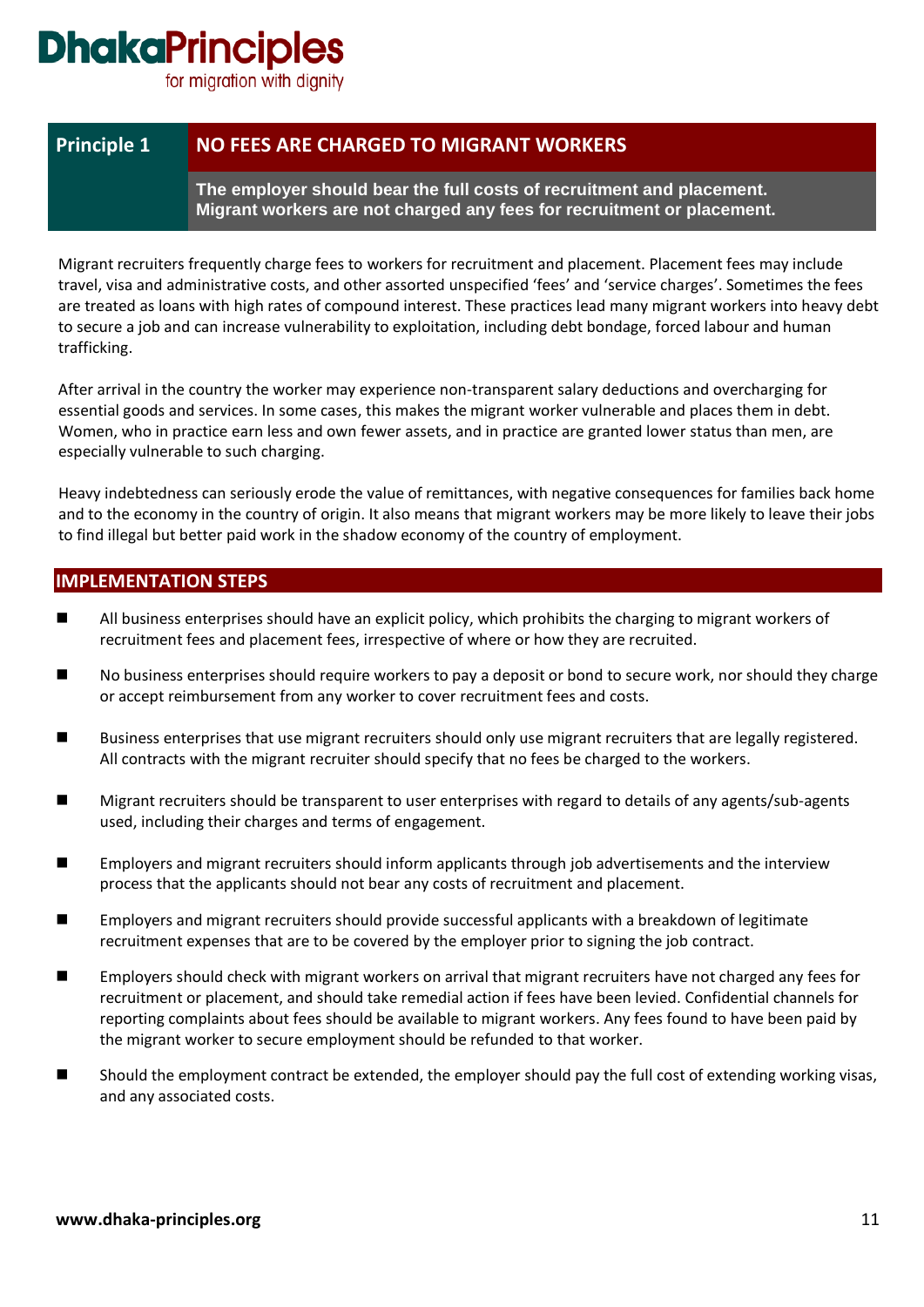for migration with dignity

### **Principle 2 ALL MIGRANT WORKER CONTRACTS ARE CLEAR AND TRANSPARENT**

**Migrant workers should be provided with written contracts in a language each worker understands, with all terms and conditions explained clearly, and the worker's assent obtained without coercion.**

Much exploitation of migrant workers arises from contract deception surrounding working conditions, the nature of the job, pay, benefits, hours of work, contract duration, accommodation, and personnel policies etc.

False contracts of employment, i.e. contracts that bear no relation to the subsequent workplace reality, and 'contract substitution,' where migrant workers find on arrival that their conditions of work or the nature of the job or wages are changed, occur often. Additions to contracts on arrival can also add unexpected and unacceptable burdens and conditions, such as hidden deductions for food, transport, longer working hours, no overtime etc.

In addition, as outlined in Core Principle B, some contracts with migrant recruiters fail to provide migrant workers with a legally recognised employment relationship in the country where the work is performed. Such contracts are unacceptable as they deprive migrant workers of all the rights and access to justice accorded to that relationship under national law.

- Migrant workers should have chosen to work freely, without coercion. Contracts should be signed /agreed to by the worker without coercion.
- In some instances, the migrant worker will be required to sign contracts with the migrant recruiter and the user enterprise. Migrant workers should always have the terms and conditions of their contract<sup>[6](#page-11-0)</sup>, and the employment relationship under which the work will be performed, explained at the time of recruitment prior to giving their assent. This should apply whether the migrant worker has been recruited directly or via migrant recruiters. The contract and terms of employment should be clear and simple and in a language each worker understands, with extra precautions taken to explain the contract to illiterate workers and to ensure its implications are clearly understood. The information must be complete and not misleading in any way.
- **Employers should give applicants a written copy of the contract in a language each worker understands. This** should be signed, or assent given, prior to deployment, and adequate time should be allowed so the full implications of the contract can be understood. Contract signing at the airport or point of arrival should be prohibited. On arrival contracts terms and conditions should be checked for consistency with the contract agreed at the time of recruitment by a workers' representative.
- Employers should ensure that applicants are able to demonstrate a clear understanding of the employment arrangements.
- Employers should not make any additions or changes to contracts after deployment, even where expressly required by law, without the migrant worker's consent and only after adequate explanation and consultation with a worker representative.
- No worker should ever be asked to sign a blank sheet of paper along with their contract by any employer
- Employers should take steps to identify any form of contract inaccuracy, deception or substitution perpetrated by migrant recruiters, and take swift effective remedial action where necessary. Equally, migrant recruiters should ensure that any contract agreed between migrant worker and employer is consistent with the contractual terms agreed at the time of recruitment.

<span id="page-11-0"></span>**www.dhaka-principles.org** 12 -<br>6  $6$  A number of the Dhaka Principles address the issue of employment contracts for migrant workers. See Appendix 2 – Checklist for migrant worker contracts.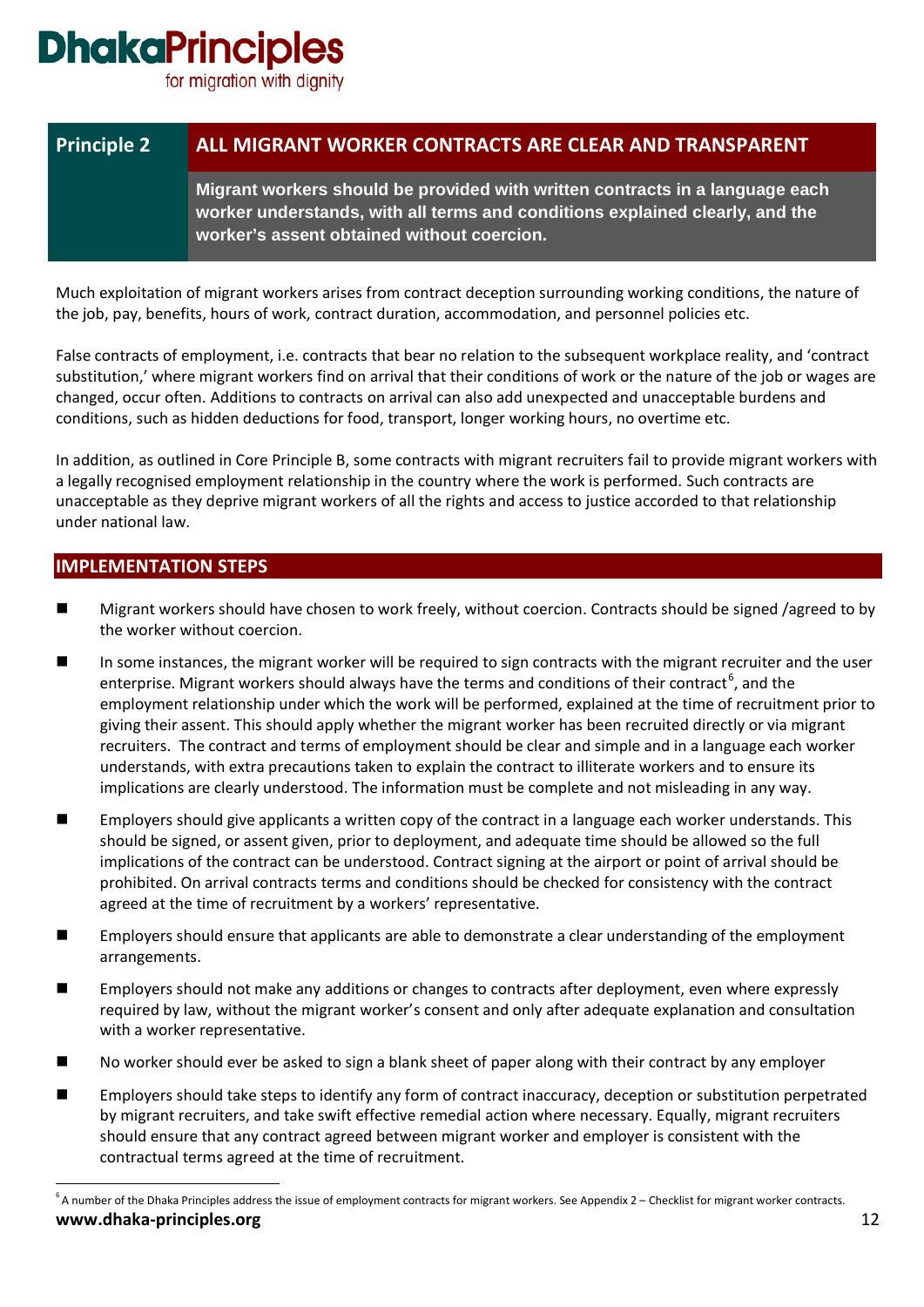for migration with dignity

### **Principle 3 POLICIES AND PROCEDURES ARE INCLUSIVE**

**Migrant workers' rights should be explicitly referred to in employer and migrant recruiter public human rights policy statements, relevant operational policies and procedures addressing human rights responsibilities.**

Company human rights policy statements, operational policies and procedures do not always make specific reference to migrant worker rights. Companies may assume that migrant worker rights will be covered by general company policies and procedures but this is not always the case, moreover such overarching policies frequently fail to provide sufficient detailed guidance on the practical challenges encountered by migrant workers. Migrant workers often face unique circumstances and issues directly related to their migrant status, such as contract deception or substitution, passport confiscation, or language, religious or cultural requirements that might be overlooked without explicit attention. Where migrant workers are not explicitly included in company policies and procedures, performancetracking systems (e.g. audits) will often fail to pick up areas of particular concern and potential discrimination.

- All business enterprises which work with migrant workers (including user enterprises and migrant recruiters) should adopt a human rights policy commitment that explicitly refers to migrant workers. The policy should be based on international human rights law and be gender-sensitive.<sup>[7](#page-12-0)</sup> References to migrant workers should focus on their human rights rather than their migrant status.
- The policy should be approved at the most senior level of the business, and responsibility for ensuring migrant worker welfare should lie with a senior manager.
- Supervisors and line managers should be trained to ensure that company policies are effectively and fairly applied to migrant workers. This should include guidance on not accepting any financial inducements, and on avoiding intimidation, threats, sexual harassment and discrimination. Managers should understand what behaviour is and is not acceptable when dealing with migrant workers.
- The policies and procedures, including management systems and performance tracking systems, such as audits, should include detailed provision for the particular challenges migrant workers face. All companies should communicate these to all personnel, suppliers, and other relevant business relationships, and to migrant workers themselves in a language each worker understands.
- **EMP** Employers should conduct and demonstrate on-going due diligence over the human rights of migrant workers including in their selection of migrant recruiters. They should determine that workers are recruited legally and in accordance with these *Dhaka Principles*, and have not been trafficked or exploited. The process should involve meaningful consultation with migrant workers, their representatives, as well as migrant rights groups and trade unions representing workers in the area or the industry.
- Contracts between business enterprises and their suppliers, and with migrant recruiters, should set out clear guidance on migrant workers' rights and compliance expectations, as well as standards against which performance can be measured. Any audits or monitoring should draw on the perspectives of migrant workers, their representatives and migrant rights groups.
- Migrant recruiters should also conduct and demonstrate on-going due diligence over the human rights of

<span id="page-12-0"></span><sup>&</sup>lt;sup>7</sup> UN Guiding Principle 16 provides clear guidance on a company's policy commitments in this regard. http://www.ohchr.org/Documents/Publications/GuidingPrinciplesBusinessHR\_EN.pdf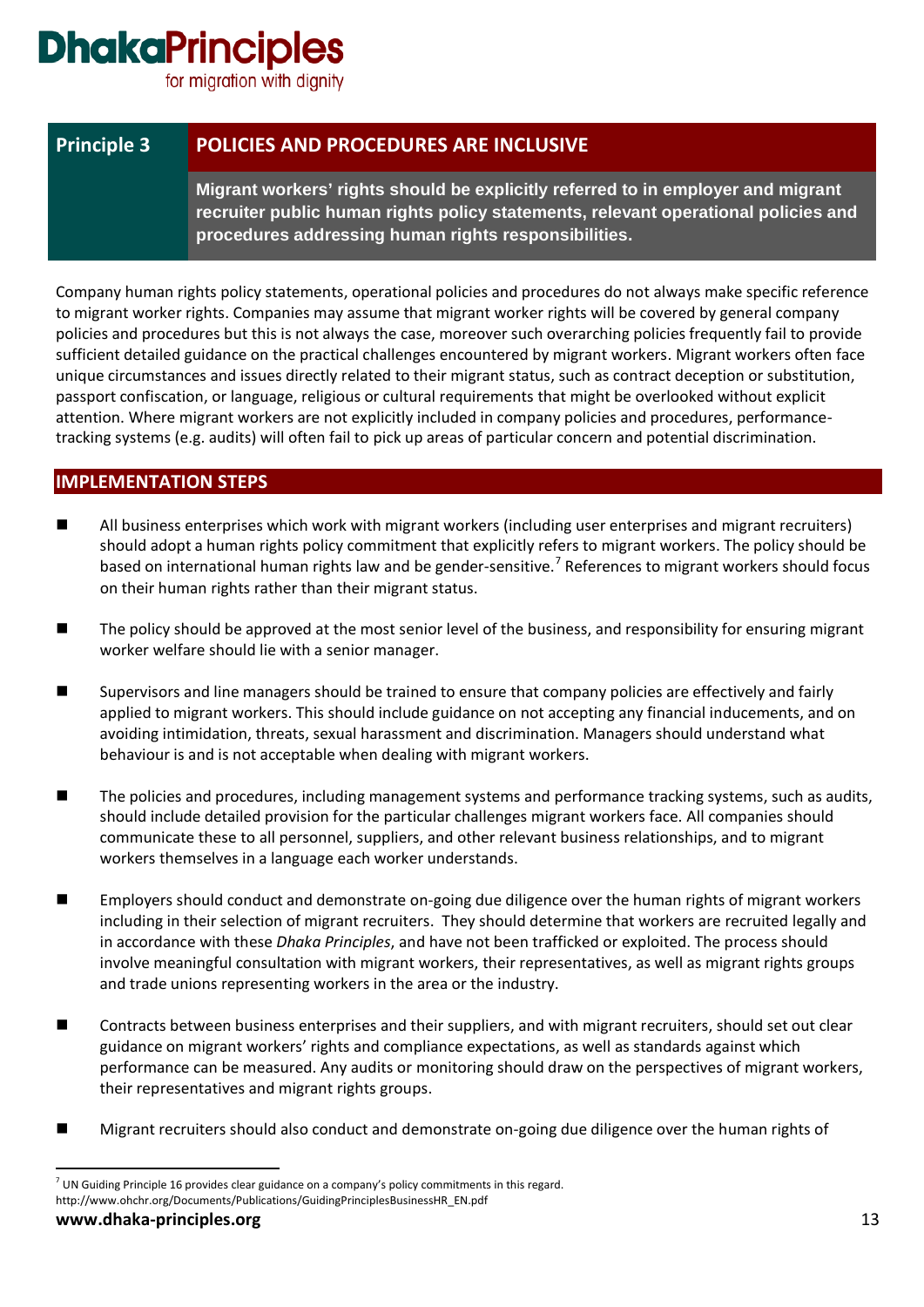

migrant workers. They should determine that workers are recruited legally, in accordance with these *Dhaka Principles*, and have not been trafficked or exploited. They should also carry out due diligence on the employer and conditions at the place of work, including health and safety conditions for the migrant workers. The process should involve meaningful consultation with migrant workers, their representatives, as well as migrant rights groups and trade unions representing workers in the area or the industry.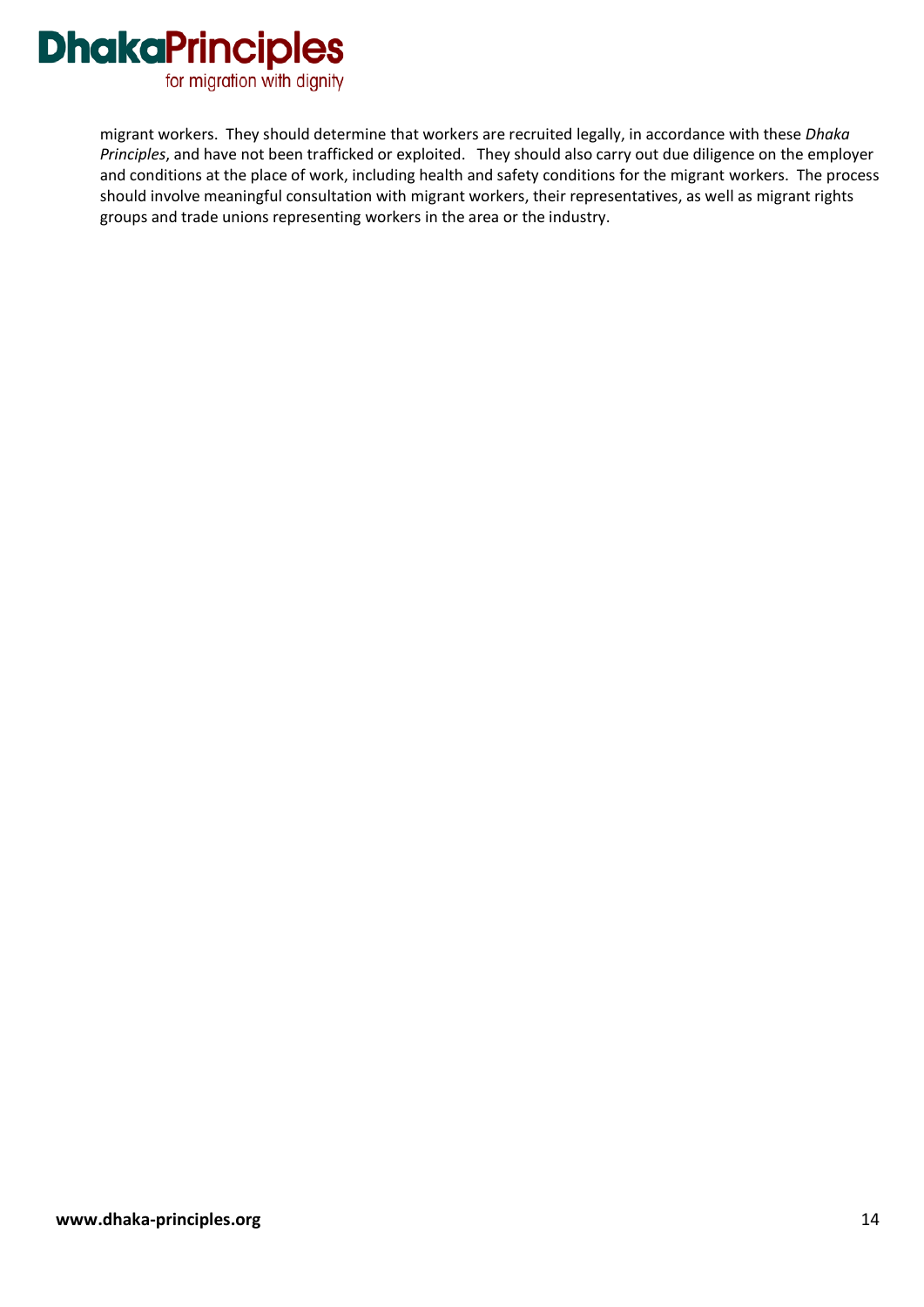for migration with dignity

### **Principle 4 NO WORKERS' PASSPORTS OR IDENTITY DOCUMENTS ARE RETAINED**

**Migrant workers should have free and complete access to their own passport, identity documents, and residency papers, and enjoy freedom of movement.**

Confiscation and retention of migrant workers' passports, visas and other working documents by employers or migrant recruiters is common. This is a contributory factor towards bonded and forced labour and human trafficking. The practice allows the employer/broker to control workers' freedom of movement, ability to change jobs and consequently, often compromises the worker's willingness to complain about poor conditions.

Not being in possession of identity documents makes migrant workers vulnerable to unwarranted attention from local police and security services and can make it difficult to access consular/diplomatic assistance, banking, healthcare and other services.

If working or living conditions are hazardous or fail to live up to contractual expectations, migrant workers sometimes leave the workplace and forfeit their passports, residence and other identity documents. This increases their vulnerability, by rendering them undocumented migrant workers with no legal residence status, unable to find regular/ formal work, and without access to any medical or social services.

- No employer or migrant recruiter should confiscate, or withhold the passports, work permits, or other identity documents, of any migrant worker without their consent. Where the law requires presentation of such documents by the employer, the employer can access the documents but should return them promptly to the worker. Only duplicates should be held by the employer in the workers' personnel files.
- No employer should retain identity documents as a means of restricting a worker's freedom of movement, or to bind them to a particular job, even as a means of deterring migrant workers from breaking the terms of their visas.
- Migrant workers should have access to individual, safe, lockable storage for important documents and other valuables. If migrant workers specifically request that the employer holds their documents for safekeeping, there should be clear and simple procedures for workers to access or take back their documents at any time.
- Where voluntary safeguarding systems are in place for key documents, it should be made clear to workers in their conditions of employment that they shall have free, direct and immediate access to them on request. Employers should retain a written record of the worker's consent.
- Temporary or local identity cards and other smart cards can offer useful additional identification documentation for migrant workers but should not be a substitute for workers' retaining control over their own passports and other similar official documents.
- No employer or migrant recruiter should withhold the bankbooks, ATM or credit cards of any migrant worker.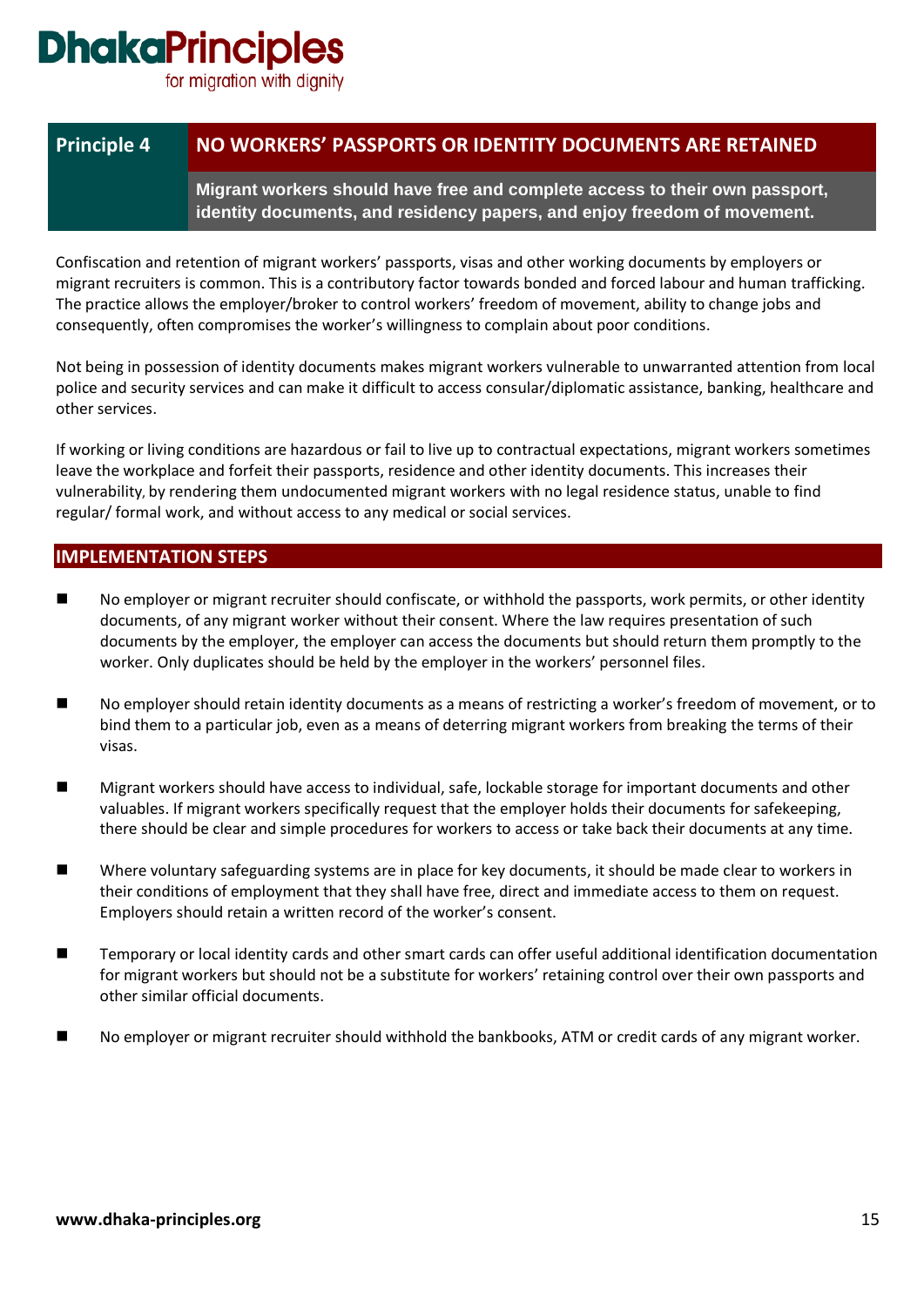for migration with dignity

### **Principle 5 WAGES ARE PAID REGULARLY, DIRECTLY AND ON TIME**

**Migrant workers should be paid what they are due on time, regularly and directly.**

Migrant workers are often paid less than other workers doing the same job and denied minimum wages. Many also face discrepancies between expected and actual wages. Some employers use false accounting, unregulated payment systems, fraud and the deliberate withholding of pay that is due, as a means of exploitation and control of migrant workers.

Forced savings schemes, irregular payments, and the withholding of pay can cause serious financial difficulties for migrant workers, many of whom may have taken on considerable debt to find work. If they miss loan repayments, they can incur considerable additional penalties and go even deeper into debt. These practices adversely affect families, and indirectly, economies that rely on regular remittances from migrant workers.

In some instances employers pay wages into bank accounts that are inaccessible to migrant workers. This widespread practice can create particular problems if the employer goes out of business or terminates the worker's contract, or at times of crisis when the worker needs funds instantly. Women migrant workers are especially vulnerable, as their wages are frequently deposited into accounts in the employer's name or that of a working husband.

- Employers must pay wages on a regular basis in accordance with the terms of the contract and national law. The contract should contain a breakdown of which costs the employer and worker are expected to pay. Agreed deductions e.g. for accommodation, food, medical care, should be reasonable.
- There should be no hidden deductions of which migrant workers are unaware when signing the contract.
- The withholding or delaying of pay should be prohibited.
- Employers should pay at least the legal minimum wage to all workers or the appropriate prevailing wage, whichever is higher, and comply with all legal requirements on wages. In any event wages should always be enough to meet basic needs and to provide some discretionary income.<sup>[8](#page-15-0)</sup>
- Payments should be made direct to migrant workers, or via an official banking system where such a system exists, and not via a third party, e.g. migrant recruiter. Migrant workers should be able to choose their own bank freely.
- Migrant workers should have full and complete control of any money earned. Pay should be deposited into a bank account in the migrant worker's own name, not in the name of the employer, nor in the case of female employees into the account of a spouse or male relative.
- All workers should receive appropriate pay slips with both payments and deductions clearly itemised and explained in a language each worker understands.
- Forced savings schemes, deposits, and runaway insurance should be prohibited.
- Tracking payment processes should be an integral part of managing migrant workers within company operations and establishes a paper trail for assurance and monitoring of the labour supply.
- <span id="page-15-0"></span>**www.dhaka-principles.org** 16 <sup>8</sup> This is based on the *Ethical Trading Initiative Base Code* and *Fair Labor Association Workplace Code of Conduct* in relation to living wages and compensation.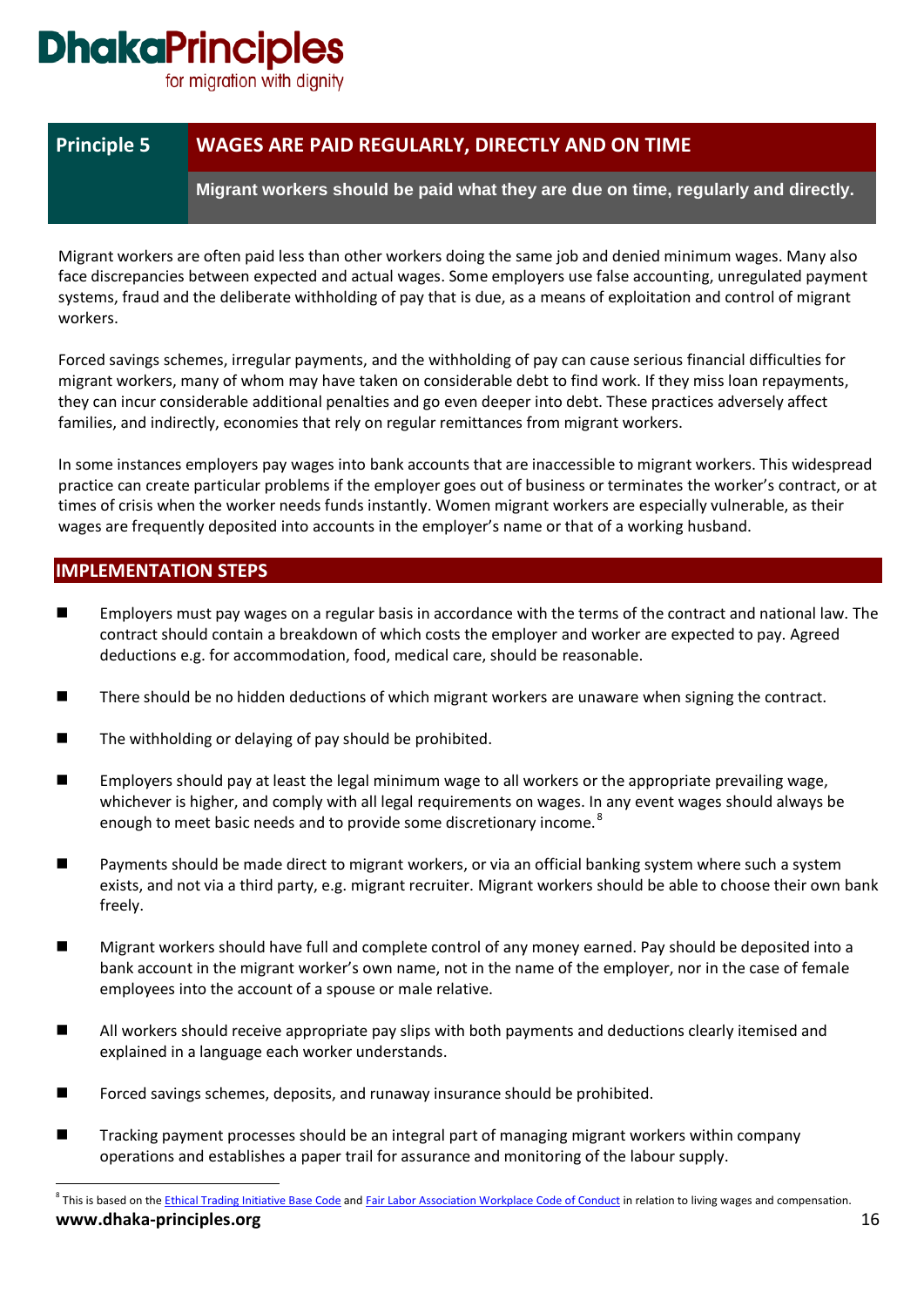for migration with dignity

### **Principle 6 THE RIGHT TO WORKER REPRESENTATION IS RESPECTED**

**Migrant workers should have the same rights to join and form trade unions and to bargain collectively as other workers.**

Migrant workers are sometimes barred from joining trade unions or participating in other forms of workplace representation. This may be due to national laws banning unions, or due to discrimination, intimidation, preventing/failing to provide migrant workers access to the union official or worker representative, or not providing proper information in a language migrant workers can understand to inform them of their rights and choices.

Freedom of association and the right to collective bargaining are fundamental human rights. Companies that do not respect these rights are not meeting the corporate responsibility to respect human rights.

- All workers, including migrant workers, have a human right to form or join a trade union of their choice and to bargain collectively. In some countries the government does not fully protect these rights for any workers. In other countries the government specifically excludes migrant workers from joining or participating in trade unions. Employers must recognise that the failure of governments to fulfil their obligation to protect these human rights does not absolve employers from their responsibility to respect the same human rights.
- Contracts between migrant recruiters and workers must not contain provisions that would prohibit or have the effect of discouraging workers from exercising their right to form or join trade unions and to bargain collectively.
- Employers should not take any measures that would have the effect of discouraging workers including migrant workers, from forming or joining a trade union. Workers should not be subject to any discrimination or dismissal because they support or are seeking to join or form a trade union. Employers should not use the legal status of migrant workers to prevent or discourage their trade union activities. Nor should employers take actions that would cause migrant workers to lose their residence/ work permits because they are suspected of, or support forming or joining a trade union. Respect for the right of all workers, including migrant workers, to form or join trade unions and to bargain collectively should be a public commitment of all business enterprises employing migrant workers.
- In situations where migrant workers are not permitted to be represented by legally recognised trade unions, the employer, to the extent possible, shall respect the self-organisation of migrant workers and engage with representatives of their organisations. In these situations the employer shall not avoid any genuine opportunity to bargain collectively. Employers should not seek to establish or support committees or organisations where the effect is to discourage workers from joining or forming their own organisations.
- **Employers should facilitate the participation of migrant workers in the industrial relations of the business** enterprise. Independent translation facilities should be made available to allow migrant workers to communicate confidentially and collectively with worker representatives. Employers should make facilities available, and provide reasonable time off, for union workplace representatives to advise migrant workers of workplace issues and their rights.
- Employers should allow access by local migrant workers support groups to the workplace where barriers exist to migrant workers ability to join trade unions. On no account should this be a substitute to respecting the right of migrants to form or join trade unions of their choosing.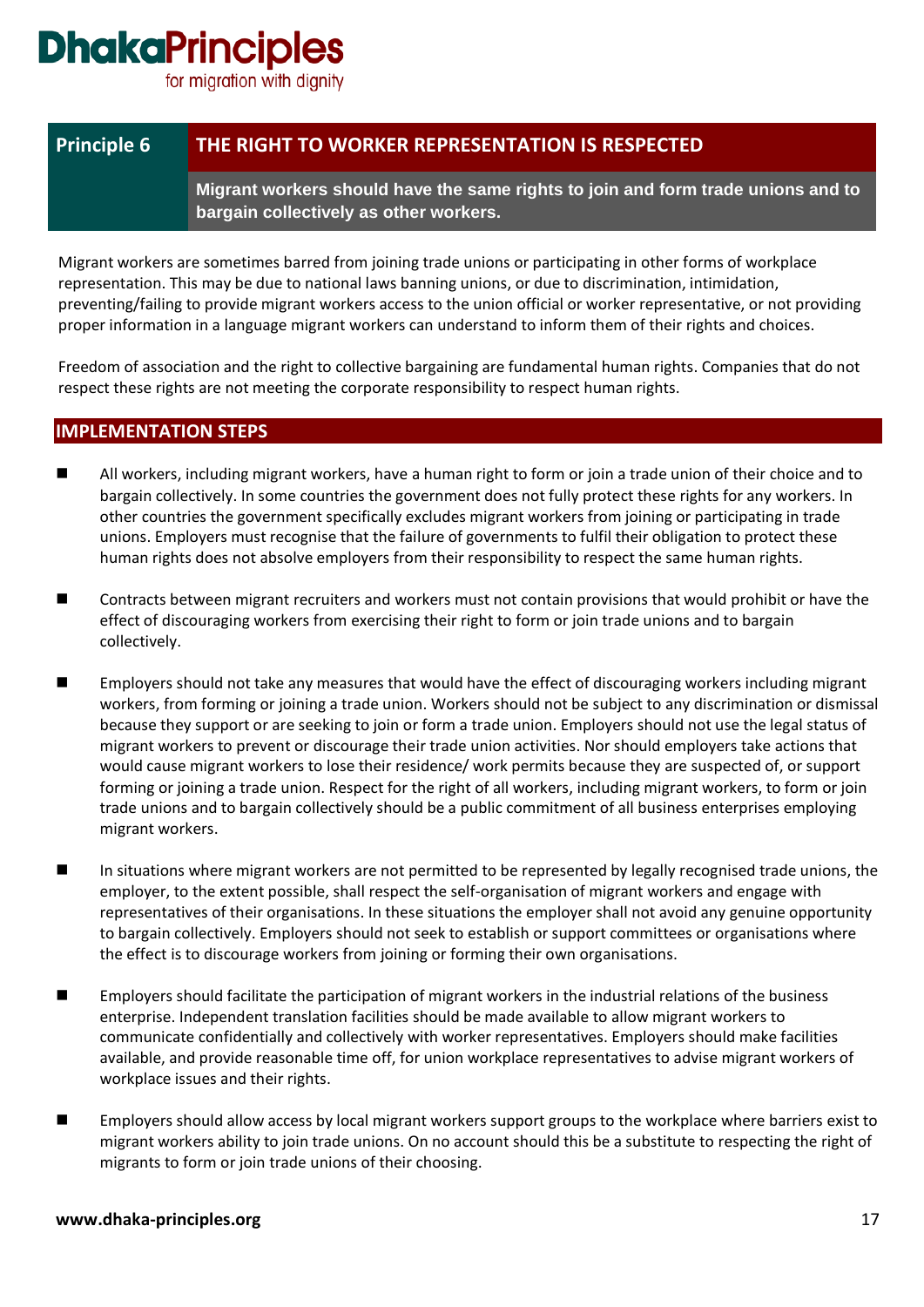for migration with dignity

### **Principle 7 WORKING CONDITIONS ARE SAFE AND DECENT**

**Migrant workers should enjoy safe and decent conditions of work, free from harassment, any form of intimidation or inhuman treatment. They should receive adequate health and safety provision and training in relevant languages.**

Migrant workers often have to endure working conditions that violate their human rights. They may be subjected to physical, psychological, or even sexual abuse, or may face harassment or inhumane disciplinary measures. Migrant workers are frequently targeted to work over-time, or are forced to work excessively long hours under threat of wage deductions or dismissal.

Health and safety provision for migrant workers is often sub-standard. Migrant workers are not always included in standard company health and safety training. Language, culture, and comprehension issues often compound migrant workers' lack of awareness of health and safety issues. Health and safety training, manuals, signage and product/equipment labelling are often not available in languages migrant workers can understand, posing significant health and safety risks. Migrant workers may also be denied access to healthcare, including reproductive health.

### **IMPLEMENTATION STEPS**

- Migrant workers should not be subjected to harassment, harsh or inhumane treatment. The use or threat of physical force or sexual violence, or intimidation of any kind should be strictly prohibited.
- All conditions of work, including regular hours, overtime, days off, permitted breaks (including for religious purposes), and disciplinary procedures where applicable should be clearly defined and communicated to all workers in a language each worker understands.
- Disciplinary procedures should not entail the use of punitive fines. No worker should be forced to sign a letter of resignation in advance or any blank paper.
- Migrant workers should be able to terminate their employment with reasonable notice without penalty or as provided in national law. The employment contract should stipulate a period of reasonable notice for termination initiated either by the employer or the worker.
- Migrant workers should not be forced to work overtime, and disciplinary measures should not include forced overtime work, nor should there be a threat of dismissal, penalty, or involuntary repatriation in cases where migrant workers refuse to work beyond contracted hours.
- Migrant workers should be free to return home during paid leave, without fear of reprisal or sanction.
- Employers should ensure that migrant workers are included in all health and safety training provided at the workplace. This should be in a language each worker understands, and migrant workers should be required to provide feedback on any training or materials received to demonstrate their understanding.
- Migrant workers must have access to adequate health and safety equipment. Labelling of hazardous chemicals, operational instructions for machinery etc. should be translated into relevant languages and provided verbally as well as in writing. Posters and safety notices should also be in a language each worker understands or in pictorial form.
- Migrant recruiters should carry out due diligence to determine if workplaces are safe, and should ensure that any workers they have recruited/placed receive health and safety training.
- Employers should respect migrant workers' religious practices, make appropriate facilities available for religious observance, enable access to places of worship, and ensure their meals conform with any religious requirements.
- Employers should provide or ensure access to healthcare for all workers. Employers should have a policy to cope with illness, accident or pregnancy of migrant workers, and provide them with information on the prevention

#### **www.dhaka-principles.org** 18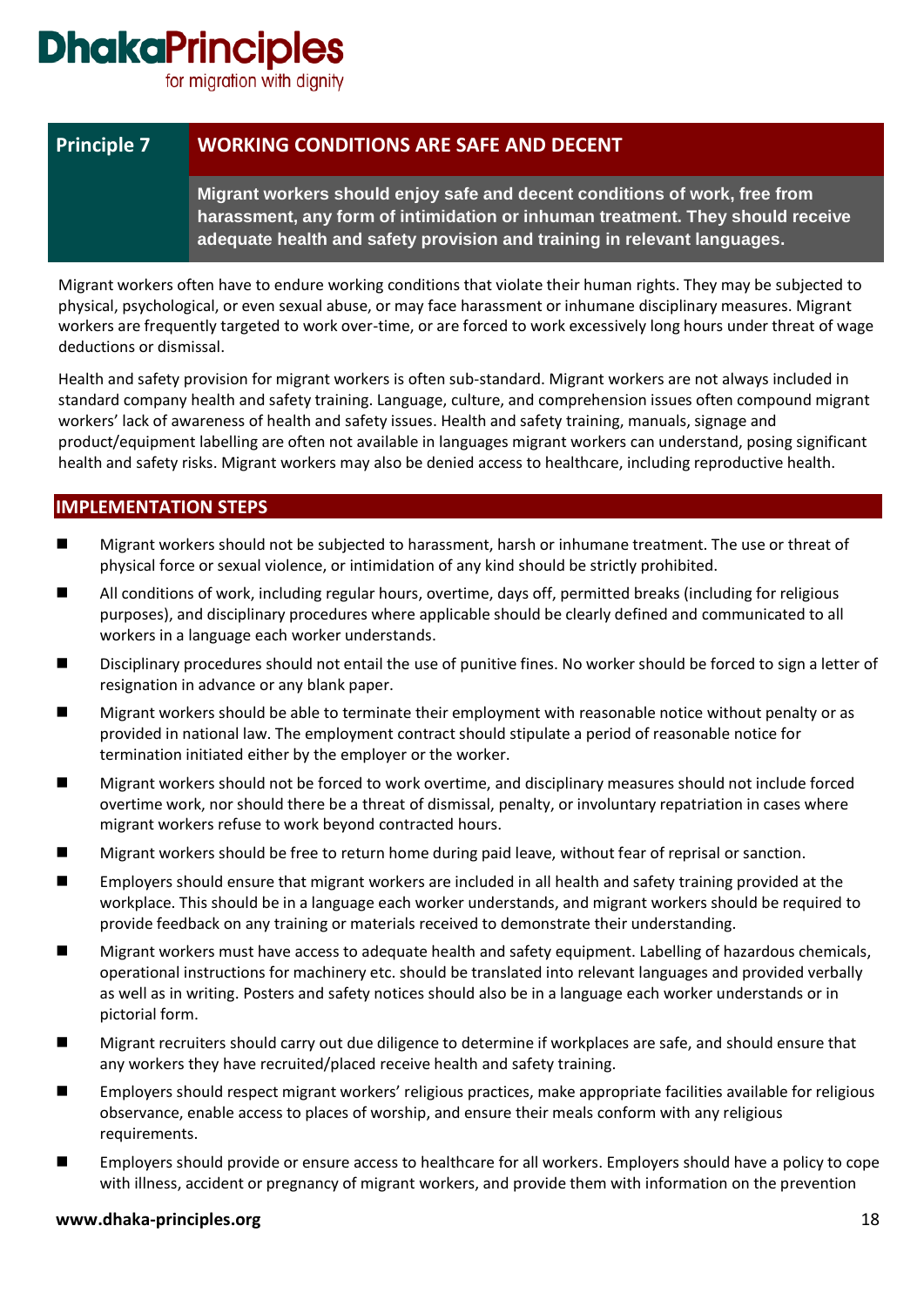

and treatment of relevant infectious and communicable diseases, including sexually transmitted diseases.

■ Migrant workers should have access to worker compensation in cases of injury. This should not be restricted only to those with regular migration status.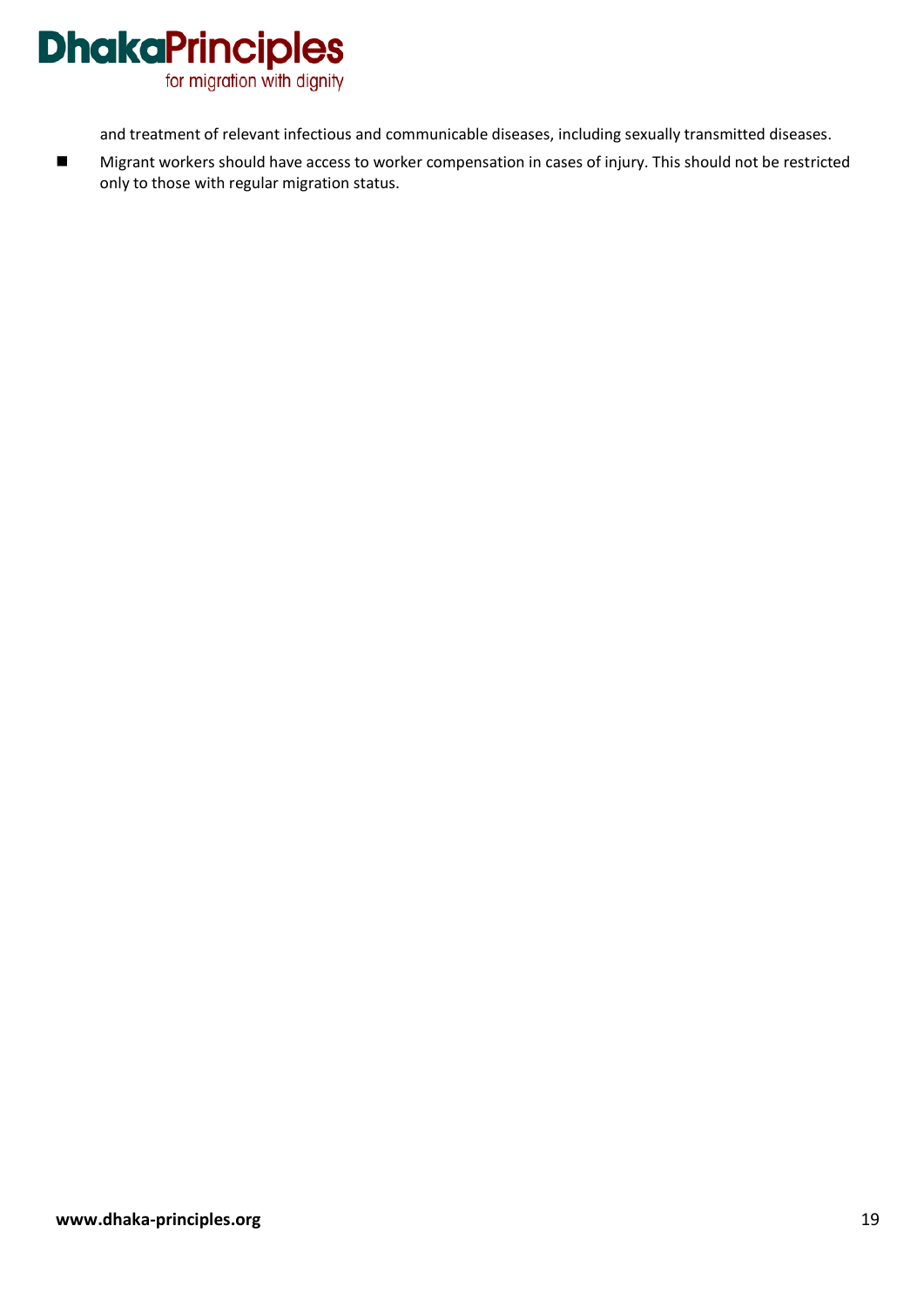for migration with dignity

### **Principle 8 LIVING CONDITIONS ARE SAFE AND DECENT**

**Migrant workers should enjoy safe and hygienic living conditions, and safe transport between the workplace and their accommodation. Migrant workers should not be denied freedom of movement, or confined to their living quarters.**

Migrant workers' dormitories or shared accommodation are often cramped and unsafe, and may lack privacy or basic hygiene. Migrant workers, particularly women, may be confined to their living quarters or denied freedom of movement outside working hours. Where employers do not provide safe transport between living quarters and the workplace, migrant workers may face harassment or detention by local authorities, as well as physical or psychological abuse while travelling to and from work.

Migrant workers frequently have minimal leisure and recreational opportunities outside of work. They often receive little support (if any) in helping them adjust to the local culture or environment, or in dealing with being separated from their families and homes, which can have detrimental effects on their physical or mental health.

- Migrant workers should be able to choose whether to live in company-provided housing or to make their own living arrangements. Where migrant workers decide not to live in company housing, the employer should provide them with clear information in a language each worker understands on accommodation options and details of transportation to and from the workplace.
- All accommodation provided by the employer to migrant workers should be safe, clean and hygienic, with potable and running water, adequate sanitary facilities, as well as temperature-control equipment where necessary. Workers should have adequate personal space and some privacy. Buildings should meet all laws concerning multiple occupancy dwelling and local building regulations.
- Employers should make provision for safe travel between company housing and the workplace where needed. This should include safe transport for women, particularly after dark.
- No employer or landlord should confine migrant workers to their living quarters or restrict their freedom of movement outside of working hours. Security personnel should not impede migrant workers' ability to come and go. Any restrictions on freedom of movement resulting from legal requirements or as a result of legitimate security concerns should be set out in the employment contract.
- Employers should take account of migrant workers' dietary needs related to health or religious requirements, and make appropriate meals available in dormitory canteens.
- **Employers should provide or facilitate access to social and leisure activities for their migrant workforce. Migrant** workers living in company-provided housing should have access to recreation facilities.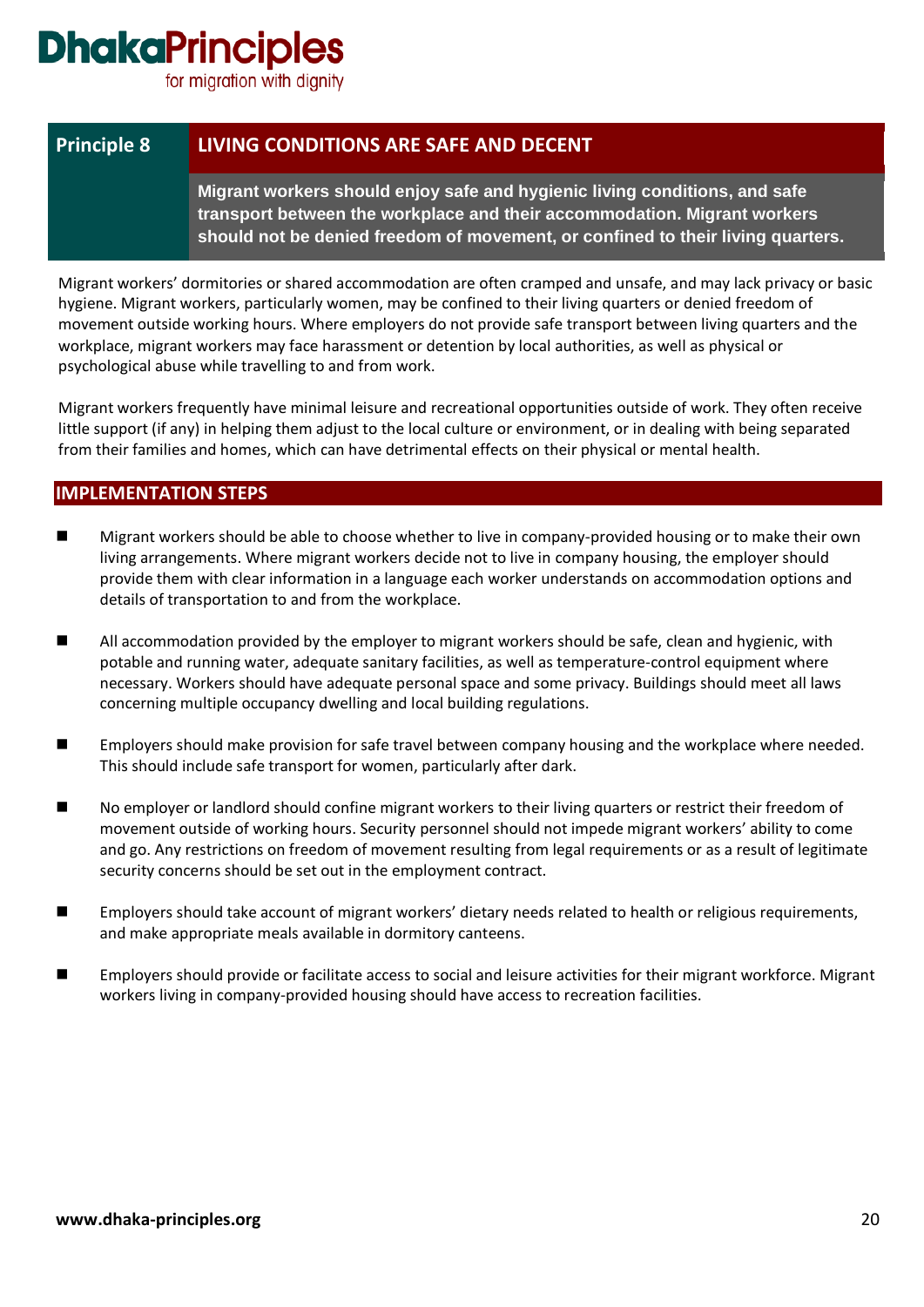for migration with dignity

### **Principle 9 ACCESS TO REMEDY IS PROVIDED**

**Migrant workers should have access to judicial remedy and to credible grievance mechanisms, without fear of recrimination or dismissal.**

Many migrant workers lack access to effective remedy when their rights are abused. Migrant workers seeking any form of redress, which can range from an apology, reinstatement, restitution to compensation, often face huge challenges accessing State-run judicial mechanisms such as courts or labour tribunals, or non-judicial grievance mechanisms such as publically funded mediation services where they exist. Migrant workers in many cases do not have access to operational level (company) grievance mechanisms. There is often a lack of awareness among migrant workers of their rights to bring complaints concerning their working conditions or treatment either to State or to company mechanisms. Migrant workers moreover may be deliberately misinformed or denied access to worker representatives who could advise them on the process to access independent legal advice. This situation is frequently exacerbated by language or cultural barriers. They may fear discrimination, intimidation, or losing their jobs and being repatriated. This fear will be particularly acute when migrant workers face financial pressures, such as a heavy debt or where wages or benefits are outstanding.

In some countries, work permits/visas are terminated the moment a migrant worker is dismissed. This can render it almost impossible for them to pursue their claims in the country where the work took place, as many judicial and nonjudicial systems require migrant workers to be present during any hearings/trial. Women migrant workers may face particular obstacles, including legal constraints in some countries on their ability to use the legal system, if they wish to bring claims around unpaid wages, discrimination or sexual violence.

- **All workers must have access to judicial or non-judicial grievance mechanisms beyond the company level,** including legal complaints procedures. Migrant workers should not be denied access to consular services.
- Employers should provide access to workplace level grievance mechanisms, administered by themselves and their trade unions or in collaboration with others. The mechanism should be explained, and fully accessible, in a language each worker understands. Genuinely confidential channels to lodge complaints or raise concerns should be provided.
- Employers should make appropriate provision for all workers to lodge complaints (individually or with other workers) and to seek remedy without fear of financial penalty, intimidation, recrimination or dismissal. Employers should never threaten to or contact immigration authorities services as a means of eliminating or deterring complaints.
- Employers should ensure that company grievance policies and procedures adhere to relevant laws, are timely, and meet the eight effectiveness criteria<sup>[9](#page-20-0)</sup> set out in the UN Guiding Principles. Grievance procedures should be reviewed regularly with input from workers' representatives, and performance should be tracked impartially.
- Employers should not interfere with migrant workers' approaches to worker representatives who can provide impartial advice on, and support with accessing, appropriate grievance mechanisms, including translation/interpreting and legal assistance. Employers should not use such mechanisms to undermine the exercise of the workers' right to form or join trade unions or to use such mechanisms to deny workers access to legal remedies.
- Dismissal procedures should always allow for a proper suspension period to enable workers to pursue an independent investigation without risk of deportation.

<span id="page-20-0"></span>**www.dhaka-principles.org** 21 <sup>9</sup> UN Guiding Principle 31 sets out effectiveness criteria for non-judicial grievance mechanisms. These should be: a) legitimate, b) accessible, c) predictable, d) equitable, e) transparent, f) rights-compatible, g) a source for continuous learning, and h) at the operational level be based on engagement and dialogue.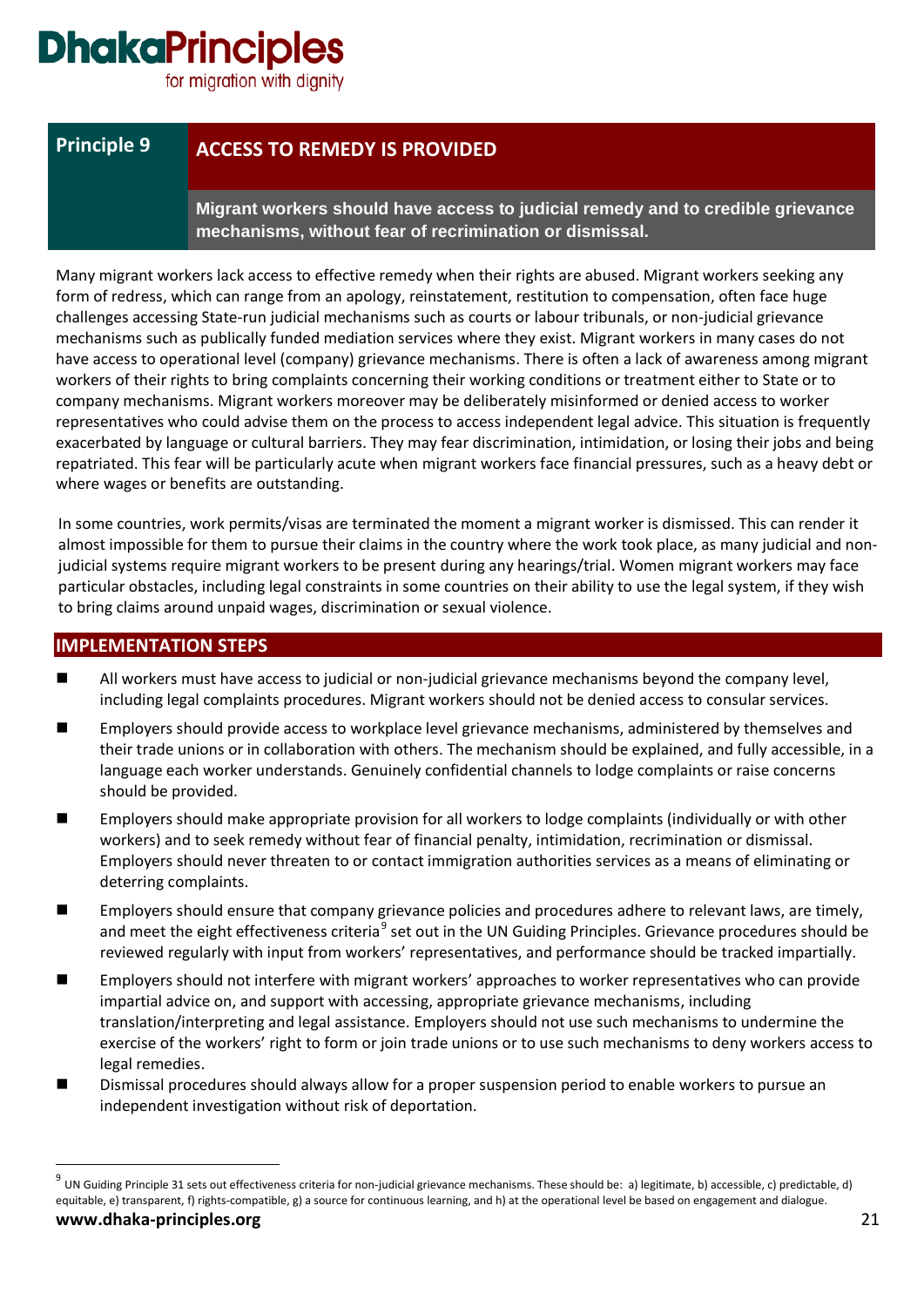for migration with dignity

- Migrant workers whilst pursuing complaints should have the right to remain employed. Accommodation should remain available throughout the complaints process.
- Grievance mechanisms for female migrant workers should include safe processes specifically designed to identify and address sexual harassment or other gender-related complaints. It may be appropriate to provide safe alternative accommodation in cases involving sexual harassment during the complaints process.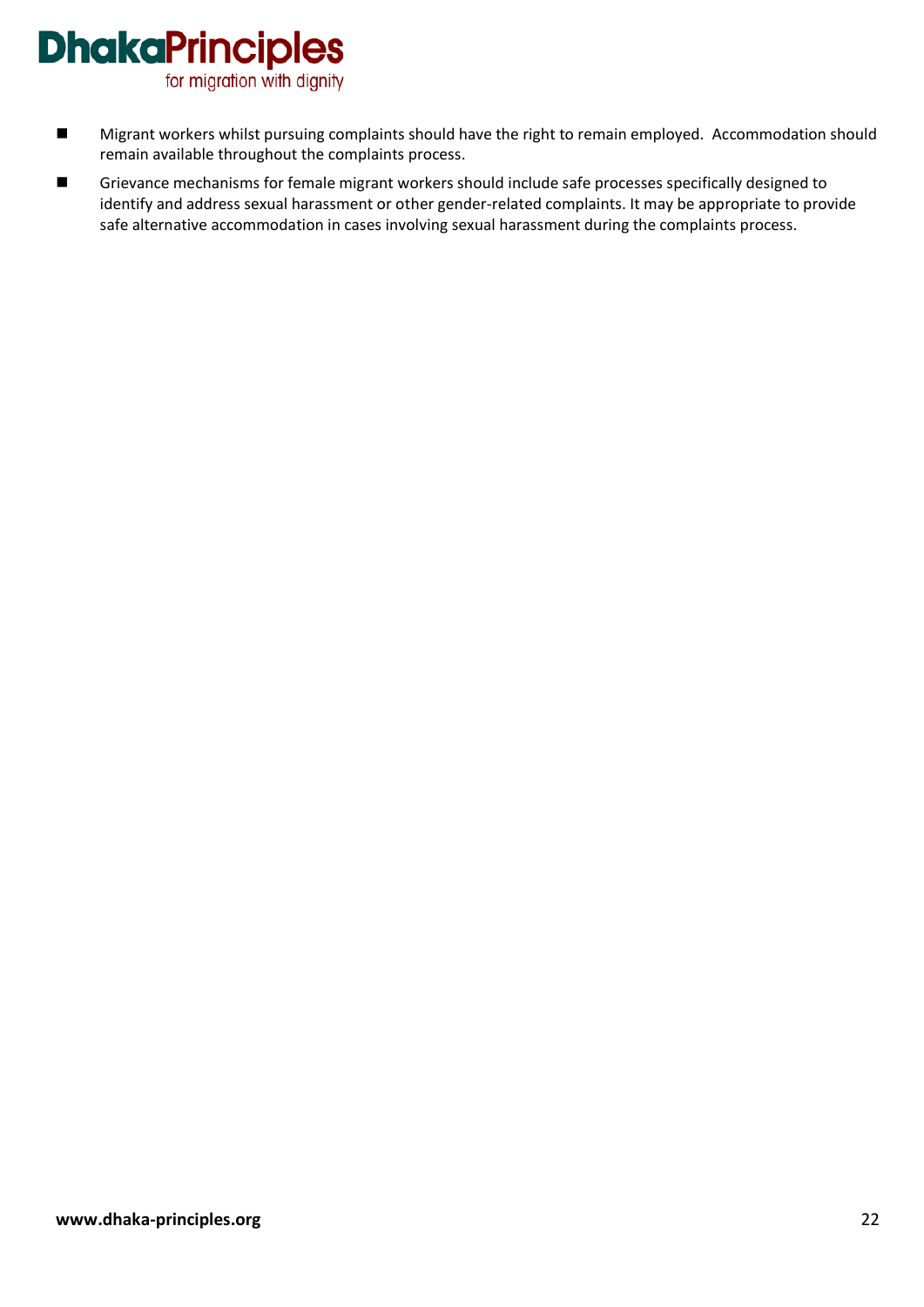for migration with dignity

### **Principle 10 FREEDOM TO CHANGE EMPLOYMENT IS RESPECTED, AND SAFE, TIMELY RETURN IS GUARANTEED**

**Migrant workers should be guaranteed provision for return home on contract completion and in exceptional situations. They should not, however, be prevented from seeking or changing employment in the host country on completion of first contract or after two years, whichever is less.** 

Once a migrant worker's contract has expired, the worker is in a particularly vulnerable situation because their related work permits and right to remain in the country may legally expire. In some cases, migrant workers are left to make their own arrangements for return at their own cost. Withholding of final wages and other deductions at the end of employment is a recurrent problem. Migrant workers lack leverage with former employer to pursue claims for payments due once contracts are completed and work permits may have expired.

Contrary to international labour standards, migrant workers are sometimes prevented from seeking or changing employment in the host country due to restrictions placed on them by business enterprises that go beyond any found in national law.[10](#page-22-0)

- Business enterprises, either the employer or the migrant recruiter, should not prevent migrant workers from seeking employment or from changing employment in the host country by placing restrictions that go beyond any found in national law. Where legally possible, contracts between the migrant workers and the employer or migrant recruiter should explicitly permit the migrant workers to change employment following the completion of the first contract or after two years whichever is less. $<sup>11</sup>$  $<sup>11</sup>$  $<sup>11</sup>$ </sup>
- Employers should arrange and pay for migrant workers' airfare or other reasonable transport costs associated with safe return. All migrant workers' contracts should include clauses guaranteeing safe and timely return home at the end of the contract, or during the contract in cases of medical emergency or political and civil unrest that put workers' lives in danger, or threaten the closure of the workplace.
- At the end of a contract all migrant workers should be paid outstanding wages and any other benefits or savings accrued in full. These should be paid to the workers before they leave for home.
- Where migrant workers terminate their contract early, there must be no penalty for doing so except where established in the worker's original contract, and the worker must be given access to all savings and receive the usual assistance in repatriation.
- Employers should provide migrant workers with return tickets home at the employer's expense prior to the end of the contract if a migrant worker becomes pregnant, needs to travel home for a family emergency, or wishes to leave the place of employment for any reason and at any time, unless the migrant worker is in clear breach of contract.
- Employers should honour contracts with migrant workers and not use false reasons for terminating a worker's contract prematurely to avoid the costs associated with repatriation at the end of the normal contract term.
- In cases of retrenchment, the employer should assist migrant workers in finding new work, or provide a proper compensation package, including the costs of returning home.

<span id="page-22-0"></span><sup>&</sup>lt;sup>10</sup>See ILO Convention 143 - [Migrant Workers \(Supplementary Provisions\)](http://www.ilo.org/ilolex/cgi-lex/convde.pl?C143), Article 14.

<span id="page-22-1"></span><sup>&</sup>lt;sup>11</sup> ILO Convention 143, Article 14 states that "a member may (a) make the free choice of employment, while assuring migrant workers the right to geographical mobility, subject to the conditions that the migrant worker has resided lawfully in its territory for the purpose of employment for a prescribed period not exceeding two years or, if its laws or regulations provide for contracts for a fixed term of less than two years, that the worker has completed his first work contract.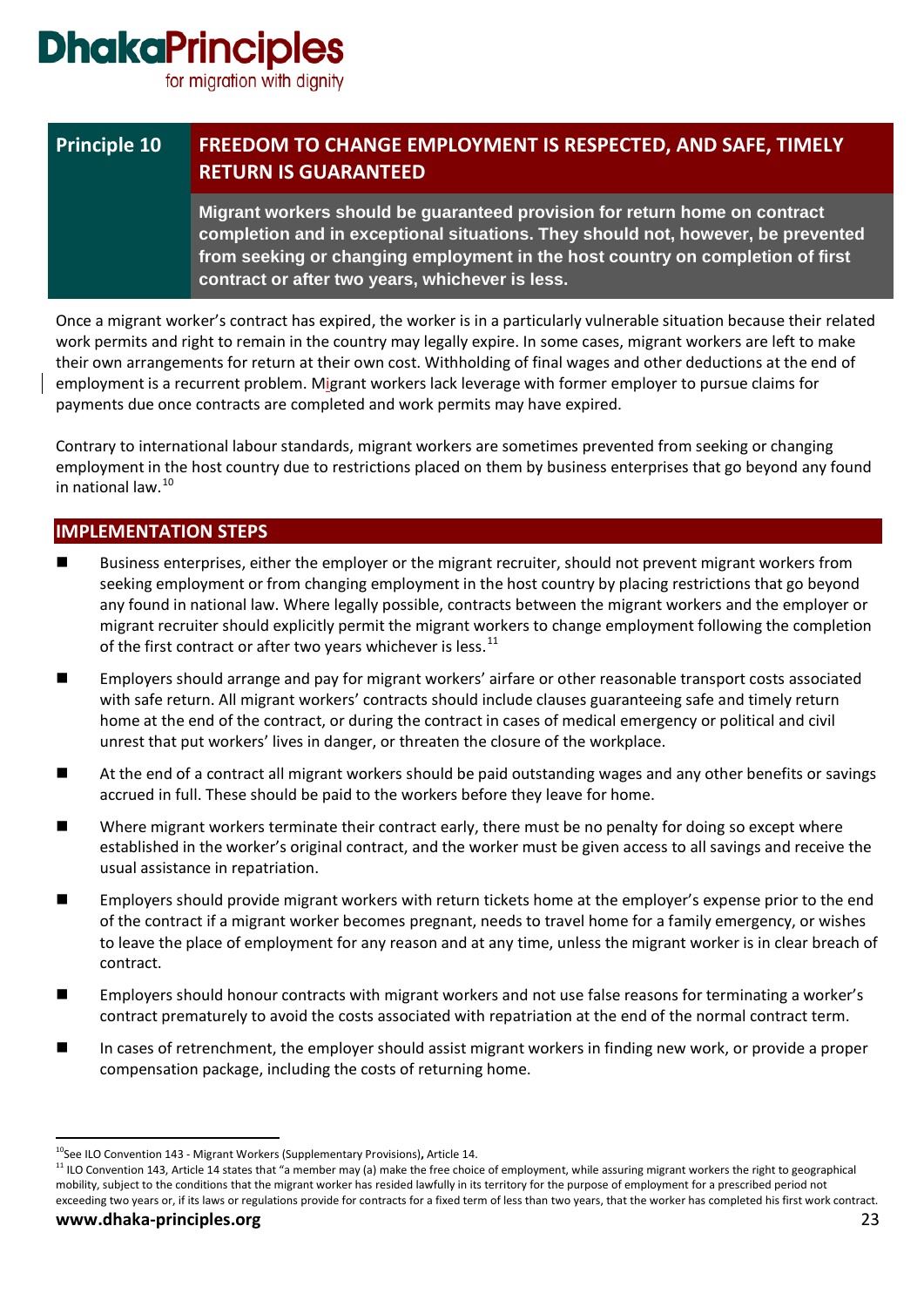# **DhakaPrinciples**<br>for migration with dignity

### **APPENDIX 1 - INTERNATIONAL STANDARDS & CODES**

| <b>Authoritative international standards</b><br><b>International Covenant on Economic, Social and Cultural Rights [Article 7]</b><br>International Convention on the Protection of the Rights of All Migrant Workers and Members of Their Families [Articles 25,<br>47,48 & 55]<br><b>International Convention on Migrant Workers and its Committee</b><br>ILO Convention 97 - Migration for Employment [Article 6 & 9]<br><b>ILO Convention 95 - Protection of Wages Convention [Article 8]</b><br><b>ILO Convention 143 - Migrant Workers (Supplementary Provisions) [Article 10]</b><br><b>ILO Convention 181 - Private Employment Agencies [Article 5]</b><br><b>ILO Convention 111 - Discrimination (Employment and Occupation) Convention</b><br><b>ILO Convention 100 - Equal Remuneration Convention</b><br>ILO Committee of Experts, 1999, article 266<br>Other codes/principles/policies<br><b>CIETT Code of Conduct [Principle 6]</b><br>Memorandum of Understanding between CIETT Corporate Members and UNI Global Union<br><b>ITUC Resolution on a Fair Migration Policy 2011 [Part 4]</b><br><b>ITUC Resolution Migration 2011 [Undocumented workers]</b><br><b>Global Unions Principles on Temporary Work Agencies [Page 3]</b><br>All workers enjoy the protection of employment law<br><b>Core Principle B</b><br>Authoritative international standards<br><b>ILO Recommendation 198 - Employment Relationship Recommendation</b><br>Other codes/principles/policies<br><b>CIETT Code of Conduct [Principle 4]</b><br>No fees are charged to workers<br><b>Principle 1</b><br><b>Authoritative international standards</b><br><b>ILO Convention 181- Private Employment Agencies Convention [Article 7]</b><br>ILO Convention 96 - Fee-Charging Employment Agencies Convention (Revised) [Article 5]<br>Other codes/principles/policies<br><b>ITUC Resolution on Migrant Workers 2010 [Point 9]</b><br><b>ITUC Resolution on a Fair Migration Policy 2011 [Point 6]</b><br><b>ITUC Resolution Migration 2011 [Recruitment agencies]</b><br><b>CIETT Code of Conduct [Principle 4]</b><br><b>Global Unions Principles on Temporary Work Agencies [Page 3 &amp; 4]</b><br>Memorandum of Understanding between CIETT Corporate Members and UNI Global Union<br><b>Principle 2</b><br>All worker contracts are clear and transparent<br><b>Authoritative international standards</b><br><b>ILO Convention 97 - Employment for Migration Annex 1 [Article 5]</b><br>Other codes/principles/policies<br><b>CIETT Code of Conduct [Principle 3]</b><br><b>Global Unions Principles on Temporary Work Agencies [Page 3 &amp; 4]</b><br><b>Principle 3</b><br><b>Policies and procedures are inclusive</b><br>Authoritative international standards<br>International Convention on the Protection of the Rights of All Migrant Workers and Members of Their Families [Article 54]<br><b>UN Guiding Principles on Business and Human Rights [Principles 16, 17 &amp; 18]</b> | All workers treated equally and without discrimination<br><b>Core Principle A</b> |  |
|-------------------------------------------------------------------------------------------------------------------------------------------------------------------------------------------------------------------------------------------------------------------------------------------------------------------------------------------------------------------------------------------------------------------------------------------------------------------------------------------------------------------------------------------------------------------------------------------------------------------------------------------------------------------------------------------------------------------------------------------------------------------------------------------------------------------------------------------------------------------------------------------------------------------------------------------------------------------------------------------------------------------------------------------------------------------------------------------------------------------------------------------------------------------------------------------------------------------------------------------------------------------------------------------------------------------------------------------------------------------------------------------------------------------------------------------------------------------------------------------------------------------------------------------------------------------------------------------------------------------------------------------------------------------------------------------------------------------------------------------------------------------------------------------------------------------------------------------------------------------------------------------------------------------------------------------------------------------------------------------------------------------------------------------------------------------------------------------------------------------------------------------------------------------------------------------------------------------------------------------------------------------------------------------------------------------------------------------------------------------------------------------------------------------------------------------------------------------------------------------------------------------------------------------------------------------------------------------------------------------------------------------------------------------------------------------------------------------------------------------------------------------------------------------------------------------------------------------------------------------------------------------------------------------------------------------------------------------------------------|-----------------------------------------------------------------------------------|--|
|                                                                                                                                                                                                                                                                                                                                                                                                                                                                                                                                                                                                                                                                                                                                                                                                                                                                                                                                                                                                                                                                                                                                                                                                                                                                                                                                                                                                                                                                                                                                                                                                                                                                                                                                                                                                                                                                                                                                                                                                                                                                                                                                                                                                                                                                                                                                                                                                                                                                                                                                                                                                                                                                                                                                                                                                                                                                                                                                                                                     |                                                                                   |  |
|                                                                                                                                                                                                                                                                                                                                                                                                                                                                                                                                                                                                                                                                                                                                                                                                                                                                                                                                                                                                                                                                                                                                                                                                                                                                                                                                                                                                                                                                                                                                                                                                                                                                                                                                                                                                                                                                                                                                                                                                                                                                                                                                                                                                                                                                                                                                                                                                                                                                                                                                                                                                                                                                                                                                                                                                                                                                                                                                                                                     |                                                                                   |  |
|                                                                                                                                                                                                                                                                                                                                                                                                                                                                                                                                                                                                                                                                                                                                                                                                                                                                                                                                                                                                                                                                                                                                                                                                                                                                                                                                                                                                                                                                                                                                                                                                                                                                                                                                                                                                                                                                                                                                                                                                                                                                                                                                                                                                                                                                                                                                                                                                                                                                                                                                                                                                                                                                                                                                                                                                                                                                                                                                                                                     |                                                                                   |  |
|                                                                                                                                                                                                                                                                                                                                                                                                                                                                                                                                                                                                                                                                                                                                                                                                                                                                                                                                                                                                                                                                                                                                                                                                                                                                                                                                                                                                                                                                                                                                                                                                                                                                                                                                                                                                                                                                                                                                                                                                                                                                                                                                                                                                                                                                                                                                                                                                                                                                                                                                                                                                                                                                                                                                                                                                                                                                                                                                                                                     |                                                                                   |  |
|                                                                                                                                                                                                                                                                                                                                                                                                                                                                                                                                                                                                                                                                                                                                                                                                                                                                                                                                                                                                                                                                                                                                                                                                                                                                                                                                                                                                                                                                                                                                                                                                                                                                                                                                                                                                                                                                                                                                                                                                                                                                                                                                                                                                                                                                                                                                                                                                                                                                                                                                                                                                                                                                                                                                                                                                                                                                                                                                                                                     |                                                                                   |  |
|                                                                                                                                                                                                                                                                                                                                                                                                                                                                                                                                                                                                                                                                                                                                                                                                                                                                                                                                                                                                                                                                                                                                                                                                                                                                                                                                                                                                                                                                                                                                                                                                                                                                                                                                                                                                                                                                                                                                                                                                                                                                                                                                                                                                                                                                                                                                                                                                                                                                                                                                                                                                                                                                                                                                                                                                                                                                                                                                                                                     |                                                                                   |  |
|                                                                                                                                                                                                                                                                                                                                                                                                                                                                                                                                                                                                                                                                                                                                                                                                                                                                                                                                                                                                                                                                                                                                                                                                                                                                                                                                                                                                                                                                                                                                                                                                                                                                                                                                                                                                                                                                                                                                                                                                                                                                                                                                                                                                                                                                                                                                                                                                                                                                                                                                                                                                                                                                                                                                                                                                                                                                                                                                                                                     |                                                                                   |  |
|                                                                                                                                                                                                                                                                                                                                                                                                                                                                                                                                                                                                                                                                                                                                                                                                                                                                                                                                                                                                                                                                                                                                                                                                                                                                                                                                                                                                                                                                                                                                                                                                                                                                                                                                                                                                                                                                                                                                                                                                                                                                                                                                                                                                                                                                                                                                                                                                                                                                                                                                                                                                                                                                                                                                                                                                                                                                                                                                                                                     |                                                                                   |  |
|                                                                                                                                                                                                                                                                                                                                                                                                                                                                                                                                                                                                                                                                                                                                                                                                                                                                                                                                                                                                                                                                                                                                                                                                                                                                                                                                                                                                                                                                                                                                                                                                                                                                                                                                                                                                                                                                                                                                                                                                                                                                                                                                                                                                                                                                                                                                                                                                                                                                                                                                                                                                                                                                                                                                                                                                                                                                                                                                                                                     |                                                                                   |  |
|                                                                                                                                                                                                                                                                                                                                                                                                                                                                                                                                                                                                                                                                                                                                                                                                                                                                                                                                                                                                                                                                                                                                                                                                                                                                                                                                                                                                                                                                                                                                                                                                                                                                                                                                                                                                                                                                                                                                                                                                                                                                                                                                                                                                                                                                                                                                                                                                                                                                                                                                                                                                                                                                                                                                                                                                                                                                                                                                                                                     |                                                                                   |  |
|                                                                                                                                                                                                                                                                                                                                                                                                                                                                                                                                                                                                                                                                                                                                                                                                                                                                                                                                                                                                                                                                                                                                                                                                                                                                                                                                                                                                                                                                                                                                                                                                                                                                                                                                                                                                                                                                                                                                                                                                                                                                                                                                                                                                                                                                                                                                                                                                                                                                                                                                                                                                                                                                                                                                                                                                                                                                                                                                                                                     |                                                                                   |  |
|                                                                                                                                                                                                                                                                                                                                                                                                                                                                                                                                                                                                                                                                                                                                                                                                                                                                                                                                                                                                                                                                                                                                                                                                                                                                                                                                                                                                                                                                                                                                                                                                                                                                                                                                                                                                                                                                                                                                                                                                                                                                                                                                                                                                                                                                                                                                                                                                                                                                                                                                                                                                                                                                                                                                                                                                                                                                                                                                                                                     |                                                                                   |  |
|                                                                                                                                                                                                                                                                                                                                                                                                                                                                                                                                                                                                                                                                                                                                                                                                                                                                                                                                                                                                                                                                                                                                                                                                                                                                                                                                                                                                                                                                                                                                                                                                                                                                                                                                                                                                                                                                                                                                                                                                                                                                                                                                                                                                                                                                                                                                                                                                                                                                                                                                                                                                                                                                                                                                                                                                                                                                                                                                                                                     |                                                                                   |  |
|                                                                                                                                                                                                                                                                                                                                                                                                                                                                                                                                                                                                                                                                                                                                                                                                                                                                                                                                                                                                                                                                                                                                                                                                                                                                                                                                                                                                                                                                                                                                                                                                                                                                                                                                                                                                                                                                                                                                                                                                                                                                                                                                                                                                                                                                                                                                                                                                                                                                                                                                                                                                                                                                                                                                                                                                                                                                                                                                                                                     |                                                                                   |  |
|                                                                                                                                                                                                                                                                                                                                                                                                                                                                                                                                                                                                                                                                                                                                                                                                                                                                                                                                                                                                                                                                                                                                                                                                                                                                                                                                                                                                                                                                                                                                                                                                                                                                                                                                                                                                                                                                                                                                                                                                                                                                                                                                                                                                                                                                                                                                                                                                                                                                                                                                                                                                                                                                                                                                                                                                                                                                                                                                                                                     |                                                                                   |  |
|                                                                                                                                                                                                                                                                                                                                                                                                                                                                                                                                                                                                                                                                                                                                                                                                                                                                                                                                                                                                                                                                                                                                                                                                                                                                                                                                                                                                                                                                                                                                                                                                                                                                                                                                                                                                                                                                                                                                                                                                                                                                                                                                                                                                                                                                                                                                                                                                                                                                                                                                                                                                                                                                                                                                                                                                                                                                                                                                                                                     |                                                                                   |  |
|                                                                                                                                                                                                                                                                                                                                                                                                                                                                                                                                                                                                                                                                                                                                                                                                                                                                                                                                                                                                                                                                                                                                                                                                                                                                                                                                                                                                                                                                                                                                                                                                                                                                                                                                                                                                                                                                                                                                                                                                                                                                                                                                                                                                                                                                                                                                                                                                                                                                                                                                                                                                                                                                                                                                                                                                                                                                                                                                                                                     |                                                                                   |  |
|                                                                                                                                                                                                                                                                                                                                                                                                                                                                                                                                                                                                                                                                                                                                                                                                                                                                                                                                                                                                                                                                                                                                                                                                                                                                                                                                                                                                                                                                                                                                                                                                                                                                                                                                                                                                                                                                                                                                                                                                                                                                                                                                                                                                                                                                                                                                                                                                                                                                                                                                                                                                                                                                                                                                                                                                                                                                                                                                                                                     |                                                                                   |  |
|                                                                                                                                                                                                                                                                                                                                                                                                                                                                                                                                                                                                                                                                                                                                                                                                                                                                                                                                                                                                                                                                                                                                                                                                                                                                                                                                                                                                                                                                                                                                                                                                                                                                                                                                                                                                                                                                                                                                                                                                                                                                                                                                                                                                                                                                                                                                                                                                                                                                                                                                                                                                                                                                                                                                                                                                                                                                                                                                                                                     |                                                                                   |  |
|                                                                                                                                                                                                                                                                                                                                                                                                                                                                                                                                                                                                                                                                                                                                                                                                                                                                                                                                                                                                                                                                                                                                                                                                                                                                                                                                                                                                                                                                                                                                                                                                                                                                                                                                                                                                                                                                                                                                                                                                                                                                                                                                                                                                                                                                                                                                                                                                                                                                                                                                                                                                                                                                                                                                                                                                                                                                                                                                                                                     |                                                                                   |  |
|                                                                                                                                                                                                                                                                                                                                                                                                                                                                                                                                                                                                                                                                                                                                                                                                                                                                                                                                                                                                                                                                                                                                                                                                                                                                                                                                                                                                                                                                                                                                                                                                                                                                                                                                                                                                                                                                                                                                                                                                                                                                                                                                                                                                                                                                                                                                                                                                                                                                                                                                                                                                                                                                                                                                                                                                                                                                                                                                                                                     |                                                                                   |  |
|                                                                                                                                                                                                                                                                                                                                                                                                                                                                                                                                                                                                                                                                                                                                                                                                                                                                                                                                                                                                                                                                                                                                                                                                                                                                                                                                                                                                                                                                                                                                                                                                                                                                                                                                                                                                                                                                                                                                                                                                                                                                                                                                                                                                                                                                                                                                                                                                                                                                                                                                                                                                                                                                                                                                                                                                                                                                                                                                                                                     |                                                                                   |  |
|                                                                                                                                                                                                                                                                                                                                                                                                                                                                                                                                                                                                                                                                                                                                                                                                                                                                                                                                                                                                                                                                                                                                                                                                                                                                                                                                                                                                                                                                                                                                                                                                                                                                                                                                                                                                                                                                                                                                                                                                                                                                                                                                                                                                                                                                                                                                                                                                                                                                                                                                                                                                                                                                                                                                                                                                                                                                                                                                                                                     |                                                                                   |  |
|                                                                                                                                                                                                                                                                                                                                                                                                                                                                                                                                                                                                                                                                                                                                                                                                                                                                                                                                                                                                                                                                                                                                                                                                                                                                                                                                                                                                                                                                                                                                                                                                                                                                                                                                                                                                                                                                                                                                                                                                                                                                                                                                                                                                                                                                                                                                                                                                                                                                                                                                                                                                                                                                                                                                                                                                                                                                                                                                                                                     |                                                                                   |  |
|                                                                                                                                                                                                                                                                                                                                                                                                                                                                                                                                                                                                                                                                                                                                                                                                                                                                                                                                                                                                                                                                                                                                                                                                                                                                                                                                                                                                                                                                                                                                                                                                                                                                                                                                                                                                                                                                                                                                                                                                                                                                                                                                                                                                                                                                                                                                                                                                                                                                                                                                                                                                                                                                                                                                                                                                                                                                                                                                                                                     |                                                                                   |  |
|                                                                                                                                                                                                                                                                                                                                                                                                                                                                                                                                                                                                                                                                                                                                                                                                                                                                                                                                                                                                                                                                                                                                                                                                                                                                                                                                                                                                                                                                                                                                                                                                                                                                                                                                                                                                                                                                                                                                                                                                                                                                                                                                                                                                                                                                                                                                                                                                                                                                                                                                                                                                                                                                                                                                                                                                                                                                                                                                                                                     |                                                                                   |  |
|                                                                                                                                                                                                                                                                                                                                                                                                                                                                                                                                                                                                                                                                                                                                                                                                                                                                                                                                                                                                                                                                                                                                                                                                                                                                                                                                                                                                                                                                                                                                                                                                                                                                                                                                                                                                                                                                                                                                                                                                                                                                                                                                                                                                                                                                                                                                                                                                                                                                                                                                                                                                                                                                                                                                                                                                                                                                                                                                                                                     |                                                                                   |  |
|                                                                                                                                                                                                                                                                                                                                                                                                                                                                                                                                                                                                                                                                                                                                                                                                                                                                                                                                                                                                                                                                                                                                                                                                                                                                                                                                                                                                                                                                                                                                                                                                                                                                                                                                                                                                                                                                                                                                                                                                                                                                                                                                                                                                                                                                                                                                                                                                                                                                                                                                                                                                                                                                                                                                                                                                                                                                                                                                                                                     |                                                                                   |  |
|                                                                                                                                                                                                                                                                                                                                                                                                                                                                                                                                                                                                                                                                                                                                                                                                                                                                                                                                                                                                                                                                                                                                                                                                                                                                                                                                                                                                                                                                                                                                                                                                                                                                                                                                                                                                                                                                                                                                                                                                                                                                                                                                                                                                                                                                                                                                                                                                                                                                                                                                                                                                                                                                                                                                                                                                                                                                                                                                                                                     |                                                                                   |  |
|                                                                                                                                                                                                                                                                                                                                                                                                                                                                                                                                                                                                                                                                                                                                                                                                                                                                                                                                                                                                                                                                                                                                                                                                                                                                                                                                                                                                                                                                                                                                                                                                                                                                                                                                                                                                                                                                                                                                                                                                                                                                                                                                                                                                                                                                                                                                                                                                                                                                                                                                                                                                                                                                                                                                                                                                                                                                                                                                                                                     |                                                                                   |  |
|                                                                                                                                                                                                                                                                                                                                                                                                                                                                                                                                                                                                                                                                                                                                                                                                                                                                                                                                                                                                                                                                                                                                                                                                                                                                                                                                                                                                                                                                                                                                                                                                                                                                                                                                                                                                                                                                                                                                                                                                                                                                                                                                                                                                                                                                                                                                                                                                                                                                                                                                                                                                                                                                                                                                                                                                                                                                                                                                                                                     |                                                                                   |  |
|                                                                                                                                                                                                                                                                                                                                                                                                                                                                                                                                                                                                                                                                                                                                                                                                                                                                                                                                                                                                                                                                                                                                                                                                                                                                                                                                                                                                                                                                                                                                                                                                                                                                                                                                                                                                                                                                                                                                                                                                                                                                                                                                                                                                                                                                                                                                                                                                                                                                                                                                                                                                                                                                                                                                                                                                                                                                                                                                                                                     |                                                                                   |  |
|                                                                                                                                                                                                                                                                                                                                                                                                                                                                                                                                                                                                                                                                                                                                                                                                                                                                                                                                                                                                                                                                                                                                                                                                                                                                                                                                                                                                                                                                                                                                                                                                                                                                                                                                                                                                                                                                                                                                                                                                                                                                                                                                                                                                                                                                                                                                                                                                                                                                                                                                                                                                                                                                                                                                                                                                                                                                                                                                                                                     |                                                                                   |  |
|                                                                                                                                                                                                                                                                                                                                                                                                                                                                                                                                                                                                                                                                                                                                                                                                                                                                                                                                                                                                                                                                                                                                                                                                                                                                                                                                                                                                                                                                                                                                                                                                                                                                                                                                                                                                                                                                                                                                                                                                                                                                                                                                                                                                                                                                                                                                                                                                                                                                                                                                                                                                                                                                                                                                                                                                                                                                                                                                                                                     |                                                                                   |  |
|                                                                                                                                                                                                                                                                                                                                                                                                                                                                                                                                                                                                                                                                                                                                                                                                                                                                                                                                                                                                                                                                                                                                                                                                                                                                                                                                                                                                                                                                                                                                                                                                                                                                                                                                                                                                                                                                                                                                                                                                                                                                                                                                                                                                                                                                                                                                                                                                                                                                                                                                                                                                                                                                                                                                                                                                                                                                                                                                                                                     |                                                                                   |  |
|                                                                                                                                                                                                                                                                                                                                                                                                                                                                                                                                                                                                                                                                                                                                                                                                                                                                                                                                                                                                                                                                                                                                                                                                                                                                                                                                                                                                                                                                                                                                                                                                                                                                                                                                                                                                                                                                                                                                                                                                                                                                                                                                                                                                                                                                                                                                                                                                                                                                                                                                                                                                                                                                                                                                                                                                                                                                                                                                                                                     |                                                                                   |  |
|                                                                                                                                                                                                                                                                                                                                                                                                                                                                                                                                                                                                                                                                                                                                                                                                                                                                                                                                                                                                                                                                                                                                                                                                                                                                                                                                                                                                                                                                                                                                                                                                                                                                                                                                                                                                                                                                                                                                                                                                                                                                                                                                                                                                                                                                                                                                                                                                                                                                                                                                                                                                                                                                                                                                                                                                                                                                                                                                                                                     |                                                                                   |  |
|                                                                                                                                                                                                                                                                                                                                                                                                                                                                                                                                                                                                                                                                                                                                                                                                                                                                                                                                                                                                                                                                                                                                                                                                                                                                                                                                                                                                                                                                                                                                                                                                                                                                                                                                                                                                                                                                                                                                                                                                                                                                                                                                                                                                                                                                                                                                                                                                                                                                                                                                                                                                                                                                                                                                                                                                                                                                                                                                                                                     |                                                                                   |  |
|                                                                                                                                                                                                                                                                                                                                                                                                                                                                                                                                                                                                                                                                                                                                                                                                                                                                                                                                                                                                                                                                                                                                                                                                                                                                                                                                                                                                                                                                                                                                                                                                                                                                                                                                                                                                                                                                                                                                                                                                                                                                                                                                                                                                                                                                                                                                                                                                                                                                                                                                                                                                                                                                                                                                                                                                                                                                                                                                                                                     |                                                                                   |  |
|                                                                                                                                                                                                                                                                                                                                                                                                                                                                                                                                                                                                                                                                                                                                                                                                                                                                                                                                                                                                                                                                                                                                                                                                                                                                                                                                                                                                                                                                                                                                                                                                                                                                                                                                                                                                                                                                                                                                                                                                                                                                                                                                                                                                                                                                                                                                                                                                                                                                                                                                                                                                                                                                                                                                                                                                                                                                                                                                                                                     |                                                                                   |  |
|                                                                                                                                                                                                                                                                                                                                                                                                                                                                                                                                                                                                                                                                                                                                                                                                                                                                                                                                                                                                                                                                                                                                                                                                                                                                                                                                                                                                                                                                                                                                                                                                                                                                                                                                                                                                                                                                                                                                                                                                                                                                                                                                                                                                                                                                                                                                                                                                                                                                                                                                                                                                                                                                                                                                                                                                                                                                                                                                                                                     |                                                                                   |  |
|                                                                                                                                                                                                                                                                                                                                                                                                                                                                                                                                                                                                                                                                                                                                                                                                                                                                                                                                                                                                                                                                                                                                                                                                                                                                                                                                                                                                                                                                                                                                                                                                                                                                                                                                                                                                                                                                                                                                                                                                                                                                                                                                                                                                                                                                                                                                                                                                                                                                                                                                                                                                                                                                                                                                                                                                                                                                                                                                                                                     |                                                                                   |  |
|                                                                                                                                                                                                                                                                                                                                                                                                                                                                                                                                                                                                                                                                                                                                                                                                                                                                                                                                                                                                                                                                                                                                                                                                                                                                                                                                                                                                                                                                                                                                                                                                                                                                                                                                                                                                                                                                                                                                                                                                                                                                                                                                                                                                                                                                                                                                                                                                                                                                                                                                                                                                                                                                                                                                                                                                                                                                                                                                                                                     |                                                                                   |  |
|                                                                                                                                                                                                                                                                                                                                                                                                                                                                                                                                                                                                                                                                                                                                                                                                                                                                                                                                                                                                                                                                                                                                                                                                                                                                                                                                                                                                                                                                                                                                                                                                                                                                                                                                                                                                                                                                                                                                                                                                                                                                                                                                                                                                                                                                                                                                                                                                                                                                                                                                                                                                                                                                                                                                                                                                                                                                                                                                                                                     |                                                                                   |  |
|                                                                                                                                                                                                                                                                                                                                                                                                                                                                                                                                                                                                                                                                                                                                                                                                                                                                                                                                                                                                                                                                                                                                                                                                                                                                                                                                                                                                                                                                                                                                                                                                                                                                                                                                                                                                                                                                                                                                                                                                                                                                                                                                                                                                                                                                                                                                                                                                                                                                                                                                                                                                                                                                                                                                                                                                                                                                                                                                                                                     |                                                                                   |  |
|                                                                                                                                                                                                                                                                                                                                                                                                                                                                                                                                                                                                                                                                                                                                                                                                                                                                                                                                                                                                                                                                                                                                                                                                                                                                                                                                                                                                                                                                                                                                                                                                                                                                                                                                                                                                                                                                                                                                                                                                                                                                                                                                                                                                                                                                                                                                                                                                                                                                                                                                                                                                                                                                                                                                                                                                                                                                                                                                                                                     |                                                                                   |  |
|                                                                                                                                                                                                                                                                                                                                                                                                                                                                                                                                                                                                                                                                                                                                                                                                                                                                                                                                                                                                                                                                                                                                                                                                                                                                                                                                                                                                                                                                                                                                                                                                                                                                                                                                                                                                                                                                                                                                                                                                                                                                                                                                                                                                                                                                                                                                                                                                                                                                                                                                                                                                                                                                                                                                                                                                                                                                                                                                                                                     |                                                                                   |  |
|                                                                                                                                                                                                                                                                                                                                                                                                                                                                                                                                                                                                                                                                                                                                                                                                                                                                                                                                                                                                                                                                                                                                                                                                                                                                                                                                                                                                                                                                                                                                                                                                                                                                                                                                                                                                                                                                                                                                                                                                                                                                                                                                                                                                                                                                                                                                                                                                                                                                                                                                                                                                                                                                                                                                                                                                                                                                                                                                                                                     |                                                                                   |  |
|                                                                                                                                                                                                                                                                                                                                                                                                                                                                                                                                                                                                                                                                                                                                                                                                                                                                                                                                                                                                                                                                                                                                                                                                                                                                                                                                                                                                                                                                                                                                                                                                                                                                                                                                                                                                                                                                                                                                                                                                                                                                                                                                                                                                                                                                                                                                                                                                                                                                                                                                                                                                                                                                                                                                                                                                                                                                                                                                                                                     |                                                                                   |  |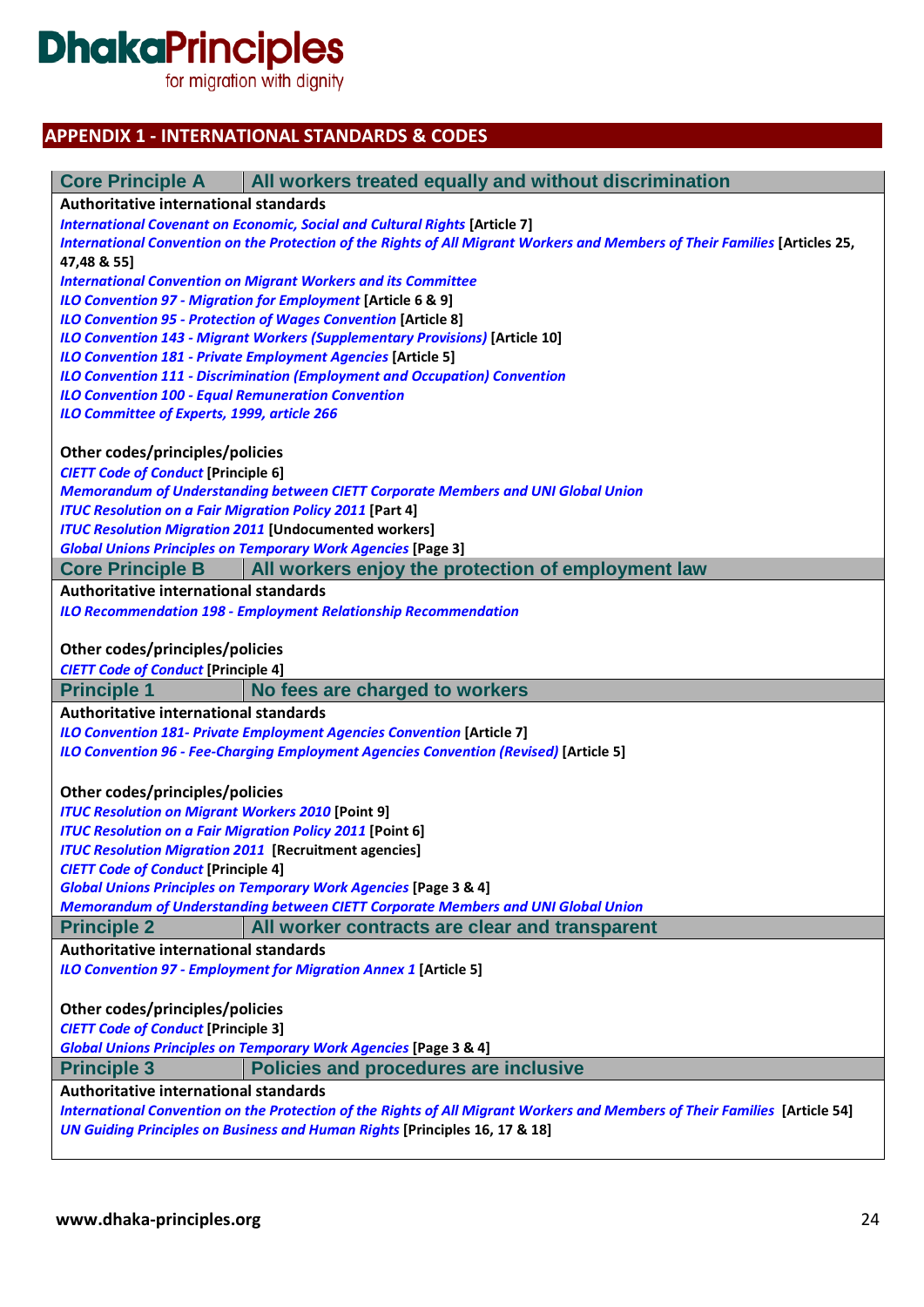# **DhakaPrinciples**<br>for migration with dignity

| <b>Principle 4</b>                                                                                            | No workers' passports or identity documents are retained                                                                      |
|---------------------------------------------------------------------------------------------------------------|-------------------------------------------------------------------------------------------------------------------------------|
| Authoritative international standards                                                                         |                                                                                                                               |
|                                                                                                               | International Convention on the Protection of the Rights of All Migrant Workers and Members of Their Families [Article 21]    |
| Other codes/principles/policies                                                                               |                                                                                                                               |
|                                                                                                               | <b>Global Unions Principles on Temporary Work Agencies [Page 4]</b>                                                           |
| <b>Principle 5</b>                                                                                            | Wages are paid regularly, directly and on time                                                                                |
| Authoritative international standards                                                                         |                                                                                                                               |
| <b>ILO Convention 95 - Protection of Wages Convention</b>                                                     |                                                                                                                               |
| <b>Principle 6</b>                                                                                            | The right to worker representation is respected                                                                               |
| Authoritative international standards                                                                         |                                                                                                                               |
|                                                                                                               | <b>International Covenant on Economic, Social and Cultural Rights [Article 8]</b>                                             |
|                                                                                                               | International Convention on the Protection of the Rights of All Migrant Workers and Members of Their Families [Article 26, 40 |
| & 42]                                                                                                         |                                                                                                                               |
|                                                                                                               | ILO Convention 87 - Freedom of Association and Protection of the Right to Organise Convention                                 |
|                                                                                                               | ILO Convention 98 - Right to Organise and Collective Bargaining Convention                                                    |
|                                                                                                               |                                                                                                                               |
| Other codes/principles/policies                                                                               |                                                                                                                               |
| <b>CIETT Code of Conduct [Principle 7]</b>                                                                    |                                                                                                                               |
| <b>ITUC Resolution on Migrant Workers [Point 8]</b>                                                           |                                                                                                                               |
|                                                                                                               | <b>ITUC Resolution Migration 2011 [Undocumented workers]</b>                                                                  |
|                                                                                                               | <b>Global Unions Principles on Temporary Work Agencies [Page 3 &amp; 4]</b>                                                   |
|                                                                                                               | Memorandum of Understanding between CIETT Corporate Members and UNI Global Union                                              |
| <b>Principle 7</b>                                                                                            | <b>Working conditions are safe and decent</b>                                                                                 |
| Authoritative international standards                                                                         |                                                                                                                               |
|                                                                                                               | <b>International Covenant on Economic, Social and Cultural Rights [Article 7]</b>                                             |
|                                                                                                               | ILO Convention 187 - Promotional Framework for Occupational Safety and Health Convention                                      |
|                                                                                                               | <b>ILO Convention 155 - Occupational Safety and Health Convention</b>                                                         |
|                                                                                                               | <b>ILO Convention 161 - Occupational Health Services Convention</b>                                                           |
|                                                                                                               |                                                                                                                               |
| Other codes/principles/policies                                                                               |                                                                                                                               |
| <b>CIETT Code of Conduct [Principle 5]</b>                                                                    |                                                                                                                               |
|                                                                                                               | <b>Global Unions Principles on Temporary Work Agencies [Page 3]</b>                                                           |
| <b>Principle 8</b>                                                                                            | Living conditions are safe and decent                                                                                         |
| Authoritative international standards                                                                         |                                                                                                                               |
|                                                                                                               |                                                                                                                               |
|                                                                                                               | <b>International Covenant on Economic, Social and Cultural Rights [Article 11]</b>                                            |
| <b>Principle 9</b>                                                                                            | <b>Access to remedy is provided</b>                                                                                           |
| Authoritative international standards                                                                         |                                                                                                                               |
|                                                                                                               | UN Guiding Principles on Business and Human Rights [Principle 22, 25, 29 to 31]                                               |
|                                                                                                               |                                                                                                                               |
|                                                                                                               |                                                                                                                               |
| Other codes/principles/policies                                                                               |                                                                                                                               |
|                                                                                                               | <b>ITUC Resolution Migration 2011 [Undocumented workers] [Recruitment agencies]</b>                                           |
|                                                                                                               | <b>Global Unions Principles on Temporary Work Agencies [Page 4]</b>                                                           |
| <b>Principle 10</b>                                                                                           | Freedom to change employment is respected, and safe, timely return                                                            |
|                                                                                                               | is guaranteed                                                                                                                 |
| Authoritative international standards                                                                         |                                                                                                                               |
| International Convention on the Protection of the Rights of All Migrant Workers and Members of Their Families |                                                                                                                               |
| [Article 32 & 67]                                                                                             |                                                                                                                               |
| <b>ILO Convention 143 - Migrant Workers (Supplementary Provisions) [Article 14]</b>                           |                                                                                                                               |
|                                                                                                               |                                                                                                                               |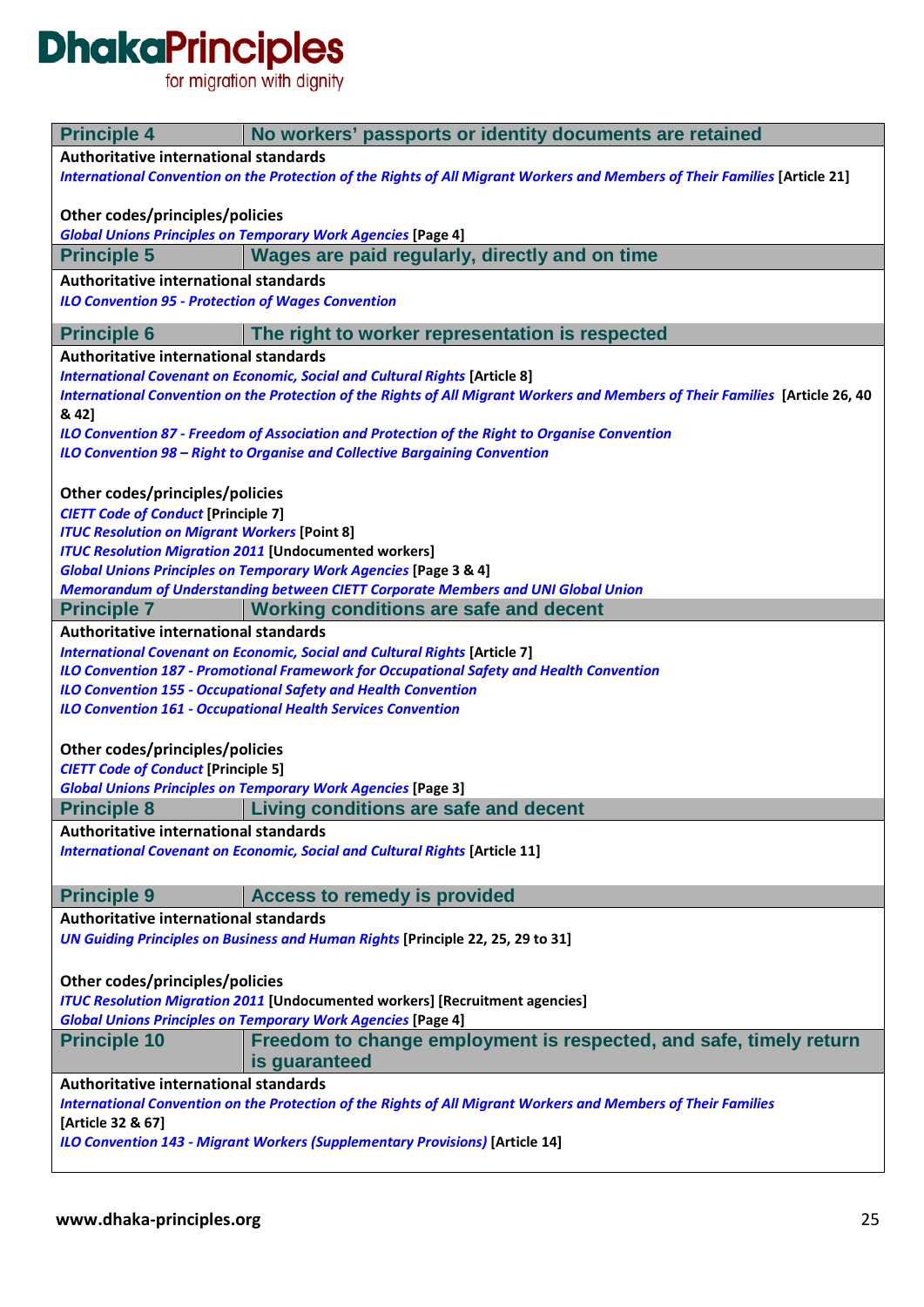for migration with dignity

### **APPENDIX 2 – CHECKLIST FOR MIGRANT WORKER EMPLOYMENT CONTRACTS**

Many of the Dhaka Principles address protections that should be afforded to migrant workers in employment contracts. Contracts should be in writing and in a language the worker can understand. The terms should be clear and understandable. Where the worker is illiterate, the contract and terms of employment should be fully explained to the worker.

#### **Employment contracts should include:**

- The worker's name, date of birth, birthplace, nationality, and other unique identity information, e.g. passport number, place and date of issue, and expiry.
- The worker's emergency contact details.
- A basic job description
- Identification of the site of employment.
- The duration of the contract and renewal conditions. The renewal conditions should make it clear that the employer will bear the full costs of extending working visas and other costs associated with contract extension.
- A comprehensive breakdown of all legitimate recruitment expenses (e.g. travel, medical checks and travel documents) to be covered by the employer. The contract should make it clear that no recruitment or placement fees will be charged to the worker.
- Regular hours of work, expected overtime, frequency of rest days, and holidays. It should spell out the maximum amount of overtime hours permitted consistent with national law or the prevailing industry practice whichever is the least onerous.
- Basic, overtime, and holiday rates of remuneration, and an estimate of the worker's minimum monthly net pay.
- A clear explanation of the means of payment of the salary to the worker.
- A list of all bonuses and allowances where they exist, as well as any non-cash compensation and work-related benefits, such as medical and social security benefits and sick, emergency, and annual leave.
- Outline of sickness and employment injury compensation, and emergency medical care procedures.
- A clear description of all the conditions and the level at which the employer may make deductions from remuneration. Agreed deductions, such as for accommodation, food, medical care, should be reasonable.
- No provisions that would prohibit or have the effect of discouraging workers from exercising their right to form or join trade unions and to bargain collectively subject to applicable laws and regulations.
- Describe the working and living conditions, including any costs for accommodation, food and transport, any curfews and/or any restrictions on freedom of movement arising from local laws or legitimate security concerns.
- A reasonable notice period stipulated for the termination of the employment contract by the employer and the worker.
- Any reasons for which a contract may be prematurely terminated.
- Outline of complaints and grievance mechanisms systems, and a settling of dispute clause.
- Clauses guaranteeing safe and timely return home at the end of contract, or during the contract in emergency situations.

This checklist is sourced from the Dhaka Principles for Migration with Dignity, © IHRB 2012; BSR's *Migrant Worker Management Toolkit: A Global Framework*, © BSR 2012; and Verité: *Understanding the Policy Context of Hiring, Human Trafficking and Modern-Day Slavery. A Brief for Responsible Business*, © 2011.